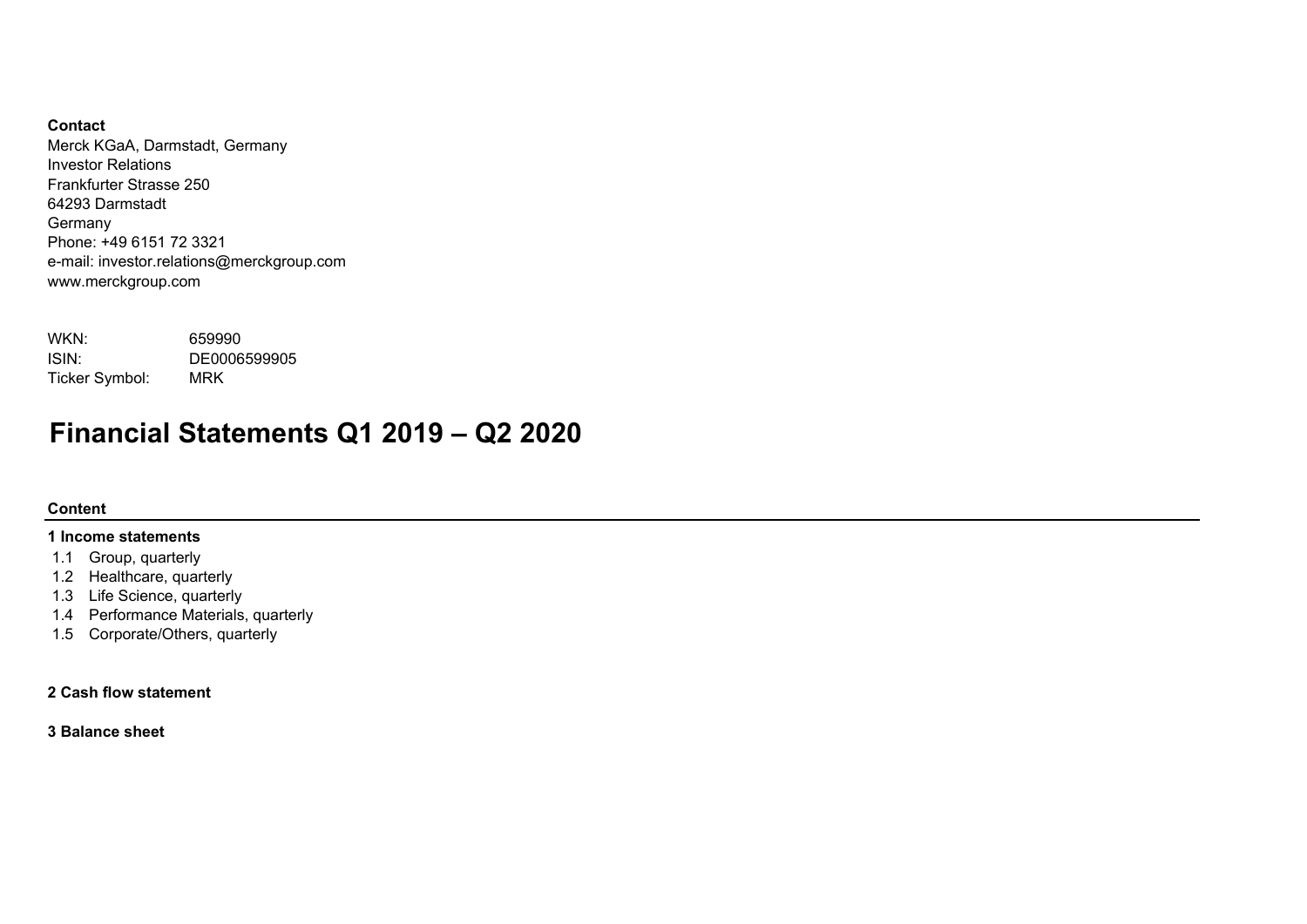# **EBITDA pre Merck KGaA, Darmstadt, Germany**

|                       |        |                |             | 2019    |          |          |             |                                 |            |                                     |               | 2020 |    |    |    |       |                    |      | Change YoY |           |                |    |     |
|-----------------------|--------|----------------|-------------|---------|----------|----------|-------------|---------------------------------|------------|-------------------------------------|---------------|------|----|----|----|-------|--------------------|------|------------|-----------|----------------|----|-----|
| $\epsilon$ million    | O1     | Q <sub>2</sub> | H1          | Q3      | 9M       | Q4       | H2          | <b>FY</b>                       | $\Omega$ 1 | Q2                                  | H1            | Q3   | 9M | Q4 | H2 |       | O1<br>Q2           | H1   | Q3         | <b>9M</b> | Q <sub>4</sub> | H2 | FY. |
| Healthcare            | 332.0  | 527.8          | 859.8       | 500.8   | 360.6    | 561.1    | 1 0 6 1 .9  | 1921.7                          | 472.1      |                                     | 374.0 846.2   |      |    |    |    |       | 42.2% -29.1% -1.6% |      |            |           |                |    |     |
| in % of net sales     | 22.4%  | 31.5%          | 27.2%       | 28.5%   | 27.7%    | 31.2%    | 29.9%       |                                 |            | 28.6% 27.8% 24.9% 26.4%             |               |      |    |    |    |       |                    |      |            |           |                |    |     |
| Life Science          | 515.7  | 533.3          | 1 049.0     | 531.1   | 1 580.1  | 548.7    | 1 0 7 9 . 8 | 2 1 2 8 .9                      | 552.7      |                                     | 569.0 1 121.8 |      |    |    |    | 7.2%  | 6.7%               | 6.9% |            |           |                |    |     |
| in % of net sales     | 31.0%  | 31.3%          | 31.2%       | 31.0%   | 31.1%    | 30.8%    | 30.9%       |                                 |            | 31.0% 31.2% 31.5% 31.4%             |               |      |    |    |    |       |                    |      |            |           |                |    |     |
| Performance Materials | 192.6  | 190.3          | 382.9       | 177.5   | 560.4    | 243.0    | 420.5       | 803.4                           | 285.5      |                                     | 238.3 523.8   |      |    |    |    |       | 48.3% 25.2% 36.8%  |      |            |           |                |    |     |
| in % of net sales     | 31.9%  | 32.3%          | 32.1%       | 30.5%   | 31.6%    | 30.5%    | 30.5%       |                                 |            | 31.2% 31.7% 29.3% 30.6%             |               |      |    |    |    |       |                    |      |            |           |                |    |     |
| Corporate/Others      | -111.8 | $-112.1$       | $-223.9$    | $-98.1$ | $-322.0$ | $-147.2$ | $-245.3$    |                                 |            | $-469.2$ $-129.1$ $-107.2$ $-236.2$ |               |      |    |    |    | 15.5% | -4.5%              | 5.5% |            |           |                |    |     |
| Group                 | 928.5  | 1 139.3        | 2 0 6 7 . 8 | 1 111.3 | 3 179.1  | 1 205.7  | 2 3 1 6 . 9 | 4 384.8 1 181.3 1 074.2 2 255.5 |            |                                     |               |      |    |    |    | 27.2% | -5.7%              | 9.1% |            |           |                |    |     |
| in % of net sales     | 24.8%  | 28.7%          | 26.8%       | 27.4%   | 27.0%    | 27.5%    | 27.5%       |                                 |            | 27.1% 27.0% 26.1% 26.6%             |               |      |    |    |    |       |                    |      |            |           |                |    |     |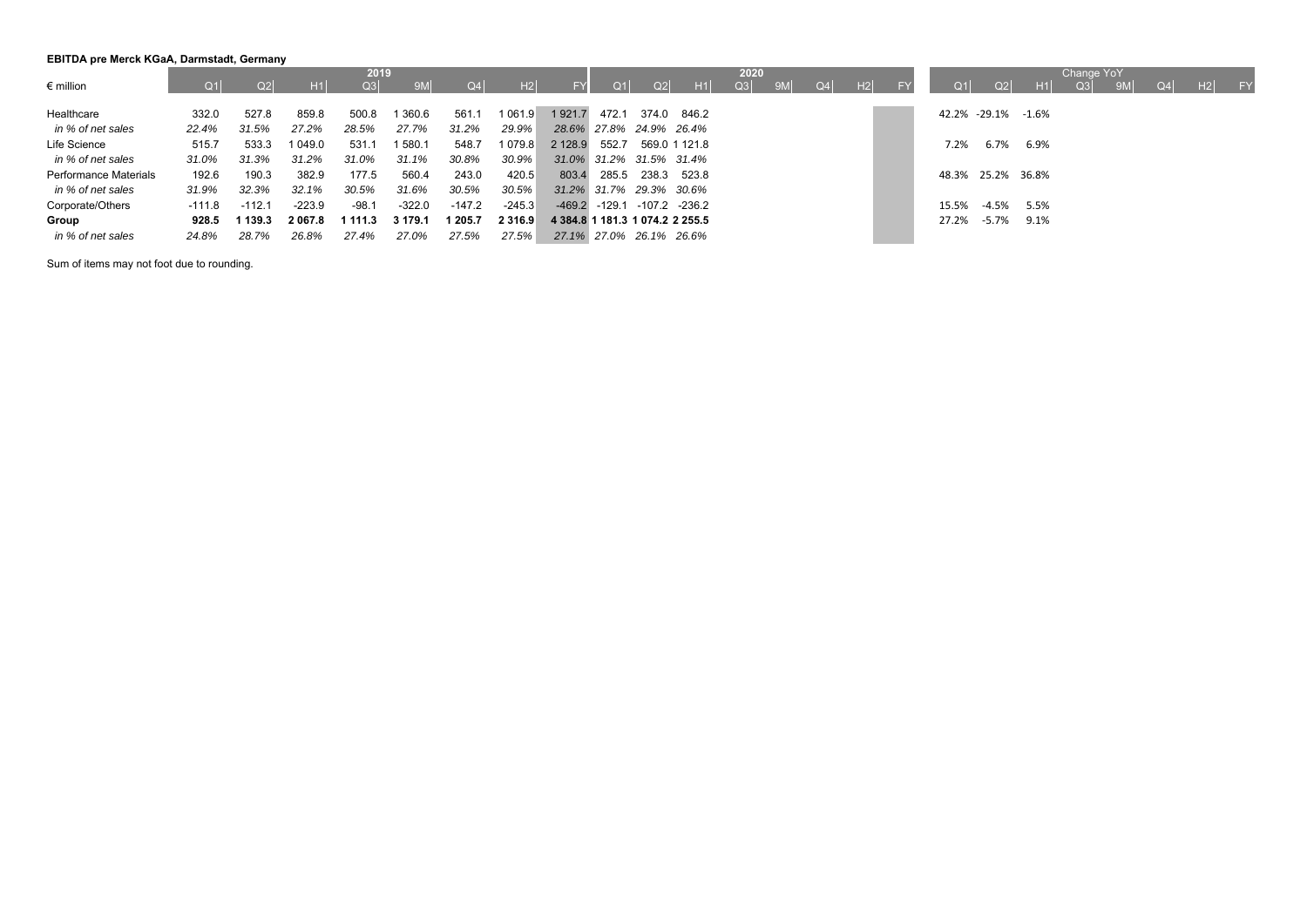| Income Statement Merck KGaA, Darmstadt, Germany       |             |            |                |             |                  |             |                 |             |             |                         |                |      |    |         |    |           |                         |                  |            |         |           |
|-------------------------------------------------------|-------------|------------|----------------|-------------|------------------|-------------|-----------------|-------------|-------------|-------------------------|----------------|------|----|---------|----|-----------|-------------------------|------------------|------------|---------|-----------|
| Group                                                 |             |            |                | Q3          | 2019             |             |                 |             |             |                         |                | 2020 |    |         |    |           |                         |                  | Change YoY |         |           |
| $\epsilon$ million                                    | Q1          | Q2         | H <sub>1</sub> |             | 9M               | Q4          | H2              | FY          | Q1          | Q2                      | H <sub>1</sub> | Q3   | 9M | $Q4$ H2 | FY | Q1        | Q <sub>2</sub>          | H1               | Q3<br>9M   | $Q4$ H2 | <b>EY</b> |
| <b>Net sales</b>                                      | 3745.8      | 3971.4     | 7 717.2        |             | 4 053.7 11 770.9 | 4 3 8 0 . 8 | 8 4 3 4 .5      | 16 151.7    | 4 3 6 9 . 7 | 4 119.1                 | 8488.8         |      |    |         |    | 16.7%     | 3.7%                    | 10.0%            |            |         |           |
| Cost of sales                                         | $-1383.5$   | $-1454.4$  | $-2838.0$      | $-1477.9$   | -4 315.9         | $-1690.4$   | $-3168.3$       | $-6006.3$   | $-1653.5$   | $-1610.3$               | $-3263.9$      |      |    |         |    | 19.5%     | 10.7%                   | 15.0%            |            |         |           |
| thereof amortization of intangible assets             | $-43.5$     | $-43.7$    | $-87.2$        | -44.0       | $-131.2$         | $-56.9$     | $-100.9$        | $-188.1$    | $-56.7$     | $-57.2$                 | $-113.9$       |      |    |         |    | 30.5%     | 30.7%                   | 30.6%            |            |         |           |
| Gross profit                                          | 2 3 6 2 . 2 | 2 5 1 7 .0 | 4 879.2        | 2 575.8     | 7 4 5 5.1        | 2 690.4     | 5 2 6 6 .2      | 10 145.5    | 2 7 1 6.2   | 2 508.7                 | 5 2 2 4 .9     |      |    |         |    | 15.0%     | $-0.3%$                 | 7.1%             |            |         |           |
| in % of net sales                                     | 63.1%       | 63.4%      | 63.2%          | 63.5%       | 63.3%            | 61.4%       | 62.4%           | 62.8%       | 62.2%       | 60.9%                   | 61.6%          |      |    |         |    |           |                         |                  |            |         |           |
| SG&A                                                  | $-1456.8$   | -1 345.3   | $-2802.1$      | $-1409.5$   | $-4211.6$        | $-1545.6$   | $-2955.2$       | $-5757.3$   | $-1421.0$   | $-1497.5$               | $-2918.6$      |      |    |         |    | $-2.5%$   | 11.3%                   | 4.2%             |            |         |           |
| in % of net sales                                     | 38.9%       | 33.9%      | 36.3%          | 34.8%       | 35.8%            | 35.3%       | 35.0%           | 35.6%       | 32.5%       | 36.4%                   | 34.4%          |      |    |         |    |           |                         |                  |            |         |           |
| Marketing and selling expenses                        | $-1090.8$   | $-1156.9$  | $-2247.6$      | $-1$ 100.4  | $-3348.1$        | $-1228.4$   | $-2328.8$       | -4 576.5    | $-1058.7$   | $-1034.9$               | $-2093.6$      |      |    |         |    | $-2.9%$   | $-10.5%$                | $-6.9%$          |            |         |           |
| thereof amortization of intangible assets (M&S)       | $-222.6$    | $-225.0$   | -447.6         | $-217.6$    | $-665.2$         | $-257.4$    | $-475.0$        | $-922.6$    | $-158.8$    | $-165.2$                | $-323.9$       |      |    |         |    | $-28.7%$  | $-26.6%$                | $-27.6%$         |            |         |           |
| Administration expenses                               | $-283.0$    | $-269.1$   | $-552.1$       | $-267.5$    | $-819.6$         | $-334.3$    | $-601.8$        | $-1$ 153.9  | $-288.5$    | $-298.3$                | $-586.8$       |      |    |         |    | 1.9%      | 10.8%                   | 6.3%             |            |         |           |
| Impairment losses and reversals (IFRS 9)              | $-3.9$      | 2.2        | $-1.8$         | $-1.2$      | $-3.0$           | $-4.6$      | $-5.8$          | $-7.5$      | 6.0         | $-4.5$                  | 1.5            |      |    |         |    | n.m.      | n.m.                    | n.m.             |            |         |           |
| Other operating expenses/income                       | $-79.1$     | 78.5       | $-0.6$         | $-40.4$     | $-40.9$          | 21.6        | $-18.8$         | $-19.3$     | $-79.8$     | $-159.9$                | $-239.6$       |      |    |         |    | 0.9%      |                         | $n.m. > 1.000\%$ |            |         |           |
| Impairments**                                         | 0.0         | 0.0        | 0.0            | $-8.4$      | $-8.4$           | $-0.7$      | $-9.1$          | $-9.1$      | $-1.9$      | $-111.7$                | $-113.6$       |      |    |         |    | >1.000%   |                         | n.m. >1.000%     |            |         |           |
| Research and development                              | $-526.6$    | $-553.2$   | -1 079.9       | $-558.3$    | $-1638.1$        | $-630.1$    | 188.4<br>-1     | $-2268.2$   | $-579.2$    | $-520.0$                | $-1099.2$      |      |    |         |    | 10.0%     | $-6.0%$                 | 1.8%             |            |         |           |
| in % of net sales                                     | 14.1%       | 13.9%      | 14.0%          | 13.8%       | 13.9%            | 14.4%       | 14.1%           | 14.0%       | 13.3%       | 12.6%                   | 12.9%          |      |    |         |    |           |                         |                  |            |         |           |
| thereof amortization of intangible assets (R&D)       | $-1.0$      | $-0.7$     | $-1.6$         | $-1.9$      | $-3.5$           | $-5.1$      | $-7.0$          | $-8.6$      | $-2.3$      | $-2.8$                  | $-5.1$         |      |    |         |    | 144.0%    | 327.7%                  | 219.2%           |            |         |           |
| <b>EBIT</b>                                           | 378.8       | 618.4      | 997.3          | 608.0       | 1 605.3          | 514.6       | 122.7           | 2 120.0     | 715.9       | 491.2                   | 1 207.1        |      |    |         |    | 89.0%     | $-20.6%$                | 21.0%            |            |         |           |
| in % of net sales                                     | 10.1%       | 15.6%      | 12.9%          | 15.0%       | 13.6%            | 11.7%       | 13.3%           | 13.1%       | 16.4%       | 11.9%                   | 14.2%          |      |    |         |    |           |                         |                  |            |         |           |
| Depreciation and amortization                         | 474.0       | 455.4      | 929.4          | 464.3       | 1 3 9 3.7        | 552.6       | 1 0 1 6 .9      | 1946.3      | 431.5       | 556.4                   | 987.9          |      |    |         |    | $-9.0%$   | 22.2%                   | 6.3%             |            |         |           |
| <b>EBITDA</b>                                         | 852.8       | 1073.9     | 1926.7         | 1 0 7 2 . 3 | 2999.0           | 1 067.3     | 2 139.6         | 4 0 66.3    | 1 147.5     | 1 047.5                 | 2 195.1        |      |    |         |    | 34.6%     | $-2.5%$                 | 13.9%            |            |         |           |
| in % of net sales                                     | 22.8%       | 27.0%      | 25.0%          | 26.5%       | 25.5%            | 24.4%       | 25.4%           | 25.2%       | 26.3%       | 25.4%                   | 25.9%          |      |    |         |    |           |                         |                  |            |         |           |
| <b>EBITDA</b> pre                                     | 928.5       | 1 139.3    | 2 0 6 7 . 8    | 1 1 1 1 .3  | 3 179.1          | 1 205.7     | 2 3 1 6 .9      | 4 3 8 4 . 8 | 1 181.3     | 1 074.2                 | 2 2 5 5.5      |      |    |         |    | 27.2%     | $-5.7%$                 | 9.1%             |            |         |           |
| in % of net sales                                     | 24.8%       | 28.7%      | 26.8%          | 27.4%       | 27.0%            | 27.5%       | 27.5%           | 27.1%       | 27.0%       | 26.1%                   | 26.6%          |      |    |         |    |           |                         |                  |            |         |           |
| <b>Financial result</b>                               | $-112.6$    | $-61.1$    | $-173.7$       | $-134.9$    | $-308.5$         | $-76.1$     | $-210.9$        | $-384.6$    | $-98.5$     | $-102.3$                | $-200.7$       |      |    |         |    | $-12.5%$  | 67.4%                   | 15.6%            |            |         |           |
| Profit before income tax from continuing operations   | 266.2       | 557.4      | 823.6          | 473.2       | 1 296.8          | 438.6       | 911.8           | 1 7 3 5 . 4 | 617.5       | 388.9                   | 1 0 0 6.4      |      |    |         |    | 131.9%    | -30.2%                  | 22.2%            |            |         |           |
| Income tax                                            | $-67.2$     | $-136.2$   | $-203.4$       | $-133.7$    | $-337.1$         | $-102.6$    | $-236.4$        | $-439.8$    | $-159.4$    | $-99.9$                 | $-259.4$       |      |    |         |    | 137.4%    | $-26.7%$                | 27.5%            |            |         |           |
| Income tax rate                                       | 25.2%       | 24.4%      | 24.7%          | 28.3%       | 26.0%            | 23.4%       | 25.9%           | 25.3%       | 25.8%       | 25.7%                   | 25.8%          |      |    |         |    |           |                         |                  |            |         |           |
| Profit after tax from continuing operations           | 199.1       | 421.1      | 620.2          | 339.5       | 959.7            | 335.9       | 675.4           | 1 295.6     | 458.0       | 289.0                   | 747.0          |      |    |         |    | 130.1%    | $-31.4%$                | 20.4%            |            |         |           |
| Profit after tax from discontinued operations         | $-9.6$      | 49.7       | 40.2           | 2.4         | 42.6             | $-14.7$     | $-12.2$         | 27.9        | 0.0         | 0.0                     | 0.0            |      |    |         |    | $-100.0%$ | $-100.0\%$              | $-100.0%$        |            |         |           |
| Profit after tax                                      | 189.5       | 470.9      | 660.4          | 341.9       | 1 002.3          | 321.3       | 663.2           | 1 3 2 3 . 6 | 458.0       | 289.0                   | 747.0          |      |    |         |    | 141.7%    | $-38.6%$                | 13.1%            |            |         |           |
|                                                       |             |            |                |             |                  |             |                 |             |             |                         |                |      |    |         |    |           |                         |                  |            |         |           |
| of which: attributable to Merck KGaA shareholders (no | 188.6       | 470.9      | 659.5          | 342.7       | 1 002.2          | 318.1       | 660.8           | 1 3 2 0 . 2 | 456.1       | 289.8                   | 745.9          |      |    |         |    | 141.9%    | $-38.5%$                | 13.1%            |            |         |           |
| of which: attributable to non-controlling interests   | 1.0         | 0.0        | 1.0            | $-0.8$      | 0.1              | 3.2         | 2.4             | 3.3         | 1.9         | $-0.8$                  | 1.1            |      |    |         |    | 99.8%     | n.m.                    | 14.9%            |            |         |           |
|                                                       |             |            |                |             |                  |             |                 |             |             |                         |                |      |    |         |    |           |                         |                  |            |         |           |
| <b>EPS</b> in €                                       | 0.43        | 1.08       | 1.52           | 0.79        | 2.31             | 0.73        | 1.52            | 3.04        | 1.05        | 0.67                    | 1.72           |      |    |         |    | 144.2%    | -38.0%                  | 13.2%            |            |         |           |
| thereof from continuing operations                    | 0.45        | 0.97       | 1.42           | 0.78        | 2.20             | 0.77        | 1.55            | 2.97        | 1.05        | 0.67                    | 1.72           |      |    |         |    | 133.3%    | $-30.9%$                | 21.1%            |            |         |           |
| thereof from discontinued operations                  | $-0.02$     | 0.11       | 0.09           | 0.01        | 0.10             | $-0.03$     | $-0.02$         | 0.07        | 0.00        | 0.00                    | 0.00           |      |    |         |    |           | -100.0% -100.0% -100.0% |                  |            |         |           |
| EPS pre in $\varepsilon^*$                            | 1.13        | 1.54       | 2.67           | 1.35        | 4.02             | 1.54        | 2.89            | 5.56        | 1.50        | 1.30                    | 2.80           |      |    |         |    | 32.7%     |                         | 4.9%             |            |         |           |
|                                                       |             |            |                |             |                  |             |                 |             |             |                         |                |      |    |         |    |           | $-15.6%$                |                  |            |         |           |
|                                                       |             |            |                |             |                  |             |                 |             |             |                         |                |      |    |         |    |           |                         |                  |            |         |           |
| Number of theoretical shares in million               | 434.8       | 434.8      | 434.8          | 434.8       | 434.8            | 434.8       | 434.8           | 434.8       | 434.8       | 434.8                   | 434.8          |      |    |         |    |           |                         |                  |            |         |           |
|                                                       |             |            |                |             |                  |             |                 |             |             |                         |                |      |    |         |    |           |                         |                  |            |         |           |
|                                                       |             |            |                |             |                  |             |                 |             |             |                         |                |      |    |         |    |           |                         |                  |            |         |           |
| <b>Reconciliation to EBITDA pre</b>                   |             |            |                |             |                  |             |                 |             |             |                         |                |      |    |         |    |           |                         |                  |            |         |           |
| EBITDA                                                | 852.8       | 1073.9     | 1926.7         | 1 0 7 2 . 3 | 2 999.0          |             | 1 067.3 2 139.6 | 4 0 66.3    |             | 1 147.5 1 047.5 2 195.1 |                |      |    |         |    | 34.5%     | $-2.5%$                 | 13.9%            |            |         |           |
| <b>Adjustments</b>                                    |             |            |                |             |                  |             |                 |             |             |                         |                |      |    |         |    |           |                         |                  |            |         |           |
| thereof: Cost of Sales                                | 16.0        | 3.4        | 19.4           | 7.3         | 26.7             | 29.4        | 36.7            | 56.1        | 20.2        | 2.5                     | 22.7           |      |    |         |    | 26.5%     | $-27.1%$                | 17.0%            |            |         |           |
| thereof: Marketing and selling expenses               | 3.0         | 4.8        | 7.8            | 1.9         | 9.7              | 0.6         | 2.5             | 10.3        | 2.2         | 10.3                    | 12.5           |      |    |         |    | $-26.2%$  | 114.9%                  | 60.8%            |            |         |           |
| thereof: Administration expenses                      | 36.7        | 10.6       | 47.4           | 21.9        | 69.3             | 39.8        | 61.7            | 109.0       | 16.4        | 32.8                    | 49.2           |      |    |         |    | $-55.3%$  | 207.7%                  | 3.8%             |            |         |           |
| thereof: Other operating expenses/income              | 4.3         | 29.5       | 33.8           | 17.6        | 51.4             | 62.8        | 80.4            | 114.2       | $-3.7$      | $-18.6$                 | $-22.3$        |      |    |         |    | n.m.      | n.m.                    | n.m.             |            |         |           |
| thereof: Research and development                     | 15.7        | 17.1       | 32.8           | $-9.7$      | 23.1             | 5.8         | $-3.9$          | 28.9        | $-1.2$      | $-0.3$                  | $-1.6$         |      |    |         |    | n.m       | n.m                     | n.m.             |            |         |           |
| Total                                                 | 75.7        | 65.4       | 141.1          | 39.0        | 180.1            | 138.4       | 177.3           | 318.5       | 33.8        | 26.7                    | 60.5           |      |    |         |    | $-55.3%$  | $-59.2%$                | $-57.1%$         |            |         |           |
| <b>EBITDA</b> pre                                     | 928.5       | 1 139.3    | 2 0 6 7 . 8    | 1 111.3     | 3 179.1          | 1 205.7     | 2 3 1 6 .9      | 4 3 8 4 . 8 | 1 181.3     | 1 074.2                 | 2 2 5 5 . 5    |      |    |         |    | 27.2%     | $-5.7%$                 | 9.1%             |            |         |           |

Sum of items may not foot due to rounding.<br>\* for continuing operations<br>\*\* only reflects impairments which classified as adjustments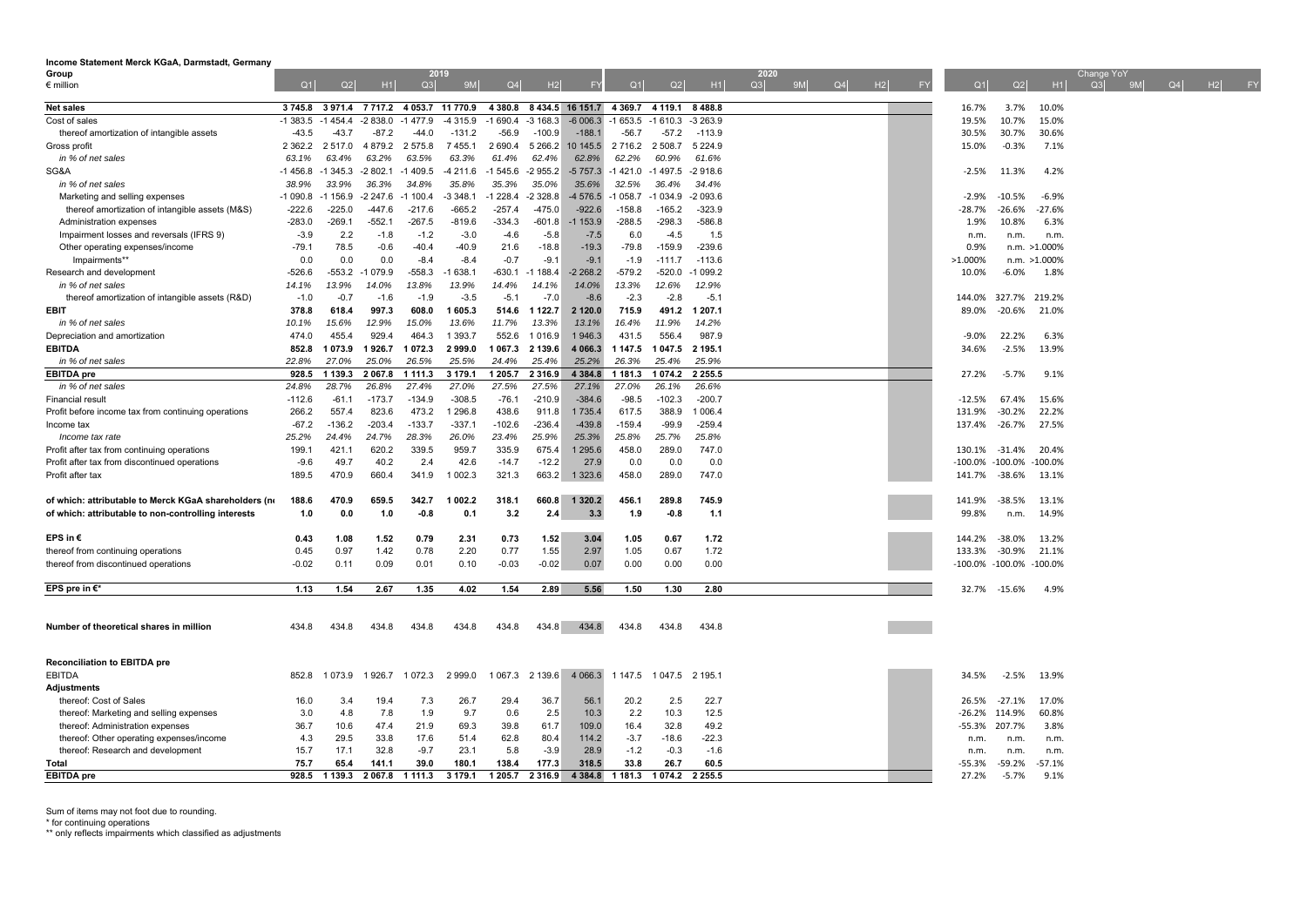| Reconciliation to EBITDA, EBITDA pre and EPS pre     |          |             |           |             |           |          |            |             |          |          |           |      |          |                |            |                      |                    |    |            |
|------------------------------------------------------|----------|-------------|-----------|-------------|-----------|----------|------------|-------------|----------|----------|-----------|------|----------|----------------|------------|----------------------|--------------------|----|------------|
| Group                                                |          |             |           | 2019        |           |          |            |             |          |          |           | 2020 |          |                |            |                      | Change YoY<br>Q3 9 |    |            |
| $\epsilon$ million                                   | Q1       | Q2          |           | Q3          | 9M        | Q4       | H2         |             | Q1       | Q2       | H1        | Q3   | 9M Q4 H2 | <b>EXECUTE</b> | Q1         | H1<br>Q <sub>2</sub> |                    | 9M | Q4  H2  FY |
| a) Reconciliation to EBITDA and EBITDA pre           |          |             |           |             |           |          |            |             |          |          |           |      |          |                |            |                      |                    |    |            |
| <b>EBITDA</b>                                        |          |             |           |             |           |          |            |             |          |          |           |      |          |                |            |                      |                    |    |            |
| EBIT                                                 | 378.8    | 618.4       | 997.3     | 608.0       | 1 605.3   | 514.6    | 1 1 2 2.7  | 2 1 2 0.0   | 715.9    | 491.2    | 1 207.1   |      |          |                | 89.0%      | $-20.6%$<br>21.0%    |                    |    |            |
| Depreciation and amortization                        | 474.0    | 455.4       | 929.4     | 464.3       | 1 393.7   | 552.6    | 1016.9     | 1946.3      | 431.6    | 556.4    | 987.9     |      |          |                | $-9.0%$    | 6.3%<br>22.2%        |                    |    |            |
| Regular depreciation and amortization                | 207.1    | 186.0       | 393.0     | 192.4       | 585.4     | 232.6    | 425.0      | 818.0       | 211.9    | 219.5    | 431.4     |      |          |                | 2.3%       | 9.7%<br>18.0%        |                    |    |            |
| Amortization of purchased intangible assets          | 266.9    | 269.5       | 536.4     | 263.5       | 799.9     | 319.4    | 582.9      | 1 1 1 9 . 2 | 217.8    | 225.2    | 443.0     |      |          |                | $-18.4%$   | $-16.5%$<br>$-17.4%$ |                    |    |            |
| Impairments*1                                        | 0.0      | 0.0         | 0.0       | 8.4         | 8.4       | 0.7      | 9.1        | 9.1         | 1.9      | 111.7    | 113.6     |      |          |                | >1.000%    | n.m. >1.000%         |                    |    |            |
| Total                                                | 852.8    | 1073.9      | 1 926.7   | 1072.3      | 2999.0    | 1 067.3  | 2 139.6    | 4 0 66.3    | 1 147.5  | 1 047.5  | 2 195.1   |      |          |                | 34.5%      | $-2.5%$<br>13.9%     |                    |    |            |
| <b>Adjustments</b>                                   |          |             |           |             |           |          |            |             |          |          |           |      |          |                |            |                      |                    |    |            |
| <b>Acquisition costs</b>                             | 0.2      | 0.2         | 0.4       | 0.1         | 0.4       | 83.4     | 83.4       | 83.8        | 19.0     | $-29.5$  | $-10.5$   |      |          |                | $>1.000\%$ | n.m.<br>n.m.         |                    |    |            |
|                                                      | 61.3     | 39.1        | 100.4     | 10.5        | 110.8     | 9.6      | 20.0       | 120.4       | 15.4     | 21.1     | 36.5      |      |          |                | $-74.8%$   | $-63.6%$<br>$-45.9%$ |                    |    |            |
| Restructuring costs                                  |          | 22.0        |           | 27.8        | 62.8      |          |            |             | 21.7     | 37.0     | 58.8      |      |          |                |            |                      |                    |    |            |
| Integration costs/IT costs                           | 13.0     |             | 35.0      |             |           | 32.4     | 60.2       | 95.2        |          |          |           |      |          |                | 67.0%      | 67.8%<br>68.3%       |                    |    |            |
| Gain (-)/ losses (+) on the divestment of businesses | 1.8      | $-1.7$      | 0.1       | $-3.7$      | $-3.6$    | 9.5      | 5.8        | 5.9         | $-30.0$  | 2.1      | $-27.8$   |      |          |                | n.m.       | n.m.<br>n.m.         |                    |    |            |
| Other one-time costs                                 | $-0.6$   | 5.9         | 5.3       | 4.4         | 9.6       | 3.5      | 7.9        | 13.2        | 7.6      | $-4.0$   | 3.5       |      |          |                | n.m.       | $-32.8%$<br>n.m.     |                    |    |            |
| Total                                                | 75.7     | 65.4        | 141.1     | 39.0        | 180.1     | 138.4    | 177.3      | 318.5       | 33.8     | 26.7     | 60.5      |      |          |                | $-55.3%$   | $-59.2%$<br>$-57.1%$ |                    |    |            |
| <b>EBITDA</b> pre                                    | 928.5    | 1 139.3     | 2 067.8   | 1 1 1 1 .3  | 3 179.1   | 1 205.7  | 2 3 1 6 .9 | 4 3 8 4 . 8 | 1 181.3  | 1 074.2  | 2 2 5 5.5 |      |          |                | 27.2%      | $-5.7%$<br>9.1%      |                    |    |            |
|                                                      |          |             |           |             |           |          |            |             |          |          |           |      |          |                |            |                      |                    |    |            |
|                                                      |          |             |           |             |           |          |            |             |          |          |           |      |          |                |            |                      |                    |    |            |
| b) Reconciliation to EPS pre                         |          |             |           |             |           |          |            |             |          |          |           |      |          |                |            |                      |                    |    |            |
| 1) Reconciliation starting from EBITDA pre           |          |             |           |             |           |          |            |             |          |          |           |      |          |                |            |                      |                    |    |            |
| <b>EBITDA</b> pre                                    | 928.5    | 1 1 3 9 . 3 | 2 0 6 7.8 | 1 1 1 1 . 3 | 3 179.1   | 1 205.7  | 2 3 1 6.9  | 4 3 8 4 . 8 | 1 181.3  | 1074.2   | 2 2 5 5.5 |      |          |                | 27.2%      | 9.1%<br>$-5.7%$      |                    |    |            |
| Regular depreciation and amortization*               | $-207.1$ | $-186.0$    | $-393.0$  | $-192.4$    | $-585.4$  | $-232.6$ | $-425.0$   | $-818.0$    | $-211.9$ | $-219.5$ | $-431.4$  |      |          |                | 2.3%       | 9.7%<br>18.0%        |                    |    |            |
| <b>Financial result</b>                              | $-112.6$ | $-61.1$     | $-173.7$  | $-134.9$    | $-308.5$  | $-76.1$  | $-210.9$   | $-384.6$    | $-98.5$  | $-102.3$ | $-200.7$  |      |          |                | $-12.5%$   | 15.6%<br>67.4%       |                    |    |            |
| Adjustments within Financial result                  | 45.1     | 0.0         | 45.1      | 0.0         | 45.1      | 0.0      | 0.0        | 45.1        | 0.0      | 0.0      | 0.0       |      |          |                |            |                      |                    |    |            |
| Profit before income tax pre                         | 653.9    | 892.3       | 1 546.2   | 784.0       | 2 3 3 0.2 | 897.0    | 1681.0     | 3 2 2 7 . 2 | 870.9    | 752.5    | 1 623.5   |      |          |                | 33.2%      | 5.0%<br>$-15.7%$     |                    |    |            |
| Income tax pre                                       | $-163.5$ | $-223.1$    | $-386.5$  | $-196.0$    | $-582.6$  | $-224.2$ | $-420.3$   | $-806.8$    | $-217.7$ | $-188.1$ | $-405.9$  |      |          |                | 33.2%      | 5.0%<br>$-15.7%$     |                    |    |            |
| underlying tax rate                                  | 25.0%    | 25.0%       | 25.0%     | 25.0%       | 25.0%     | 25.0%    | 25.0%      | 25.0%       | 25.0%    | 25.0%    | 25.0%     |      |          |                |            |                      |                    |    |            |
| Non-controlling interest                             | $-1.0$   | 0.0         | $-1.0$    | 0.8         | $-0.1$    | $-3.2$   | $-2.4$     | $-3.3$      | $-1.9$   | 0.8      | $-1.1$    |      |          |                | 99.8%      | 14.9%<br>n.m         |                    |    |            |
| Net income pre                                       | 489.5    | 669.2       | 1 1 58.7  | 588.8       | 1747.5    | 669.5    | 1 258.4    | 2417.1      | 651.3    | 565.2    | 1 216.5   |      |          |                | 33.1%      | 5.0%<br>$-15.5%$     |                    |    |            |
| EPS pre in €***                                      | 1.13     | 1.54        | 2.67      | 1.35        | 4.02      | 1.54     | 2.89       | 5.56        | 1.50     | 1.30     | 2.80      |      |          |                | 33.1%      | $-15.5%$<br>5.0%     |                    |    |            |
|                                                      |          |             |           |             |           |          |            |             |          |          |           |      |          |                |            |                      |                    |    |            |
| 2) Reconciliation starting from Profit before tax    |          |             |           |             |           |          |            |             |          |          |           |      |          |                |            |                      |                    |    |            |
| Profit before income tax                             | 266.2    | 557.4       | 823.6     | 473.2       | 1 296.8   | 438.6    | 911.8      | 1 7 3 5.4   | 617.5    | 388.9    | 1 006.4   |      |          |                | 131.9%     | 22.2%<br>$-30.2%$    |                    |    |            |
| Amortization of purchased intangible assets          | 266.9    | 269.5       | 536.4     | 263.5       | 799.9     | 319.4    | 582.9      | 1 1 1 9 . 2 | 217.8    | 225.2    | 443.0     |      |          |                | $-18.4%$   | $-16.5%$<br>$-17.4%$ |                    |    |            |
| Impairments*                                         | 0.0      | 0.0         | 0.0       | 8.4         | 8.4       | 0.7      | 9.1        | 9.1         | 1.9      | 111.7    | 113.6     |      |          |                | >1.000%    | n.m. >1.000%         |                    |    |            |
| Adjustments                                          |          |             |           |             |           |          |            |             |          |          |           |      |          |                |            |                      |                    |    |            |
| Acquisition costs                                    | 0.2      | 0.2         | 0.4       | 0.1         | 0.4       | 83.4     | 83.4       | 83.8        | 19.0     | $-29.5$  | $-10.5$   |      |          |                | >1.000%    | n.m.<br>n.m.         |                    |    |            |
| Restructuring costs                                  | 61.3     | 39.1        | 100.4     | 10.5        | 110.8     | 9.6      | 20.0       | 120.4       | 15.4     | 21.1     | 36.5      |      |          |                | $-74.8%$   | $-63.6%$<br>-45.9%   |                    |    |            |
| Integration costs/IT costs                           | 13.0     | 22.0        | 35.0      | 27.8        | 62.8      | 32.4     | 60.2       | 95.2        | 21.7     | 37.0     | 58.8      |      |          |                | 67.0%      | 68.3%<br>67.8%       |                    |    |            |
| Gain (-)/ losses (+) on the divestment of businesses | 1.8      | $-1.7$      | 0.1       | $-3.7$      | $-3.6$    | 9.5      | 5.8        | 5.9         | $-30.0$  | 2.1      | $-27.8$   |      |          |                | n.m.       | n.m.<br>n.m.         |                    |    |            |
| Other one-time costs                                 | $-0.6$   | 5.9         | 5.3       | 4.4         | 9.6       | 3.5      | 7.9        | 13.2        | 7.6      | $-4.0$   | 3.5       |      |          |                | n.m.       | $-32.8%$<br>n.m.     |                    |    |            |
| Adjustments within Financial result                  | 45.1     | 0.0         | 45.1      | 0.0         | 45.1      | 0.0      | 0.0        | 45.1        | 0.0      | 0.0      | 0.0       |      |          |                |            |                      |                    |    |            |
| Total adjustments                                    | 120.7    | 65.4        | 186.2     | 39.0        | 225.1     | 138.4    | 177.3      | 363.5       | 33.8     | 26.7     | 60.5      |      |          |                | -72.0%     | $-67.5%$<br>$-59.2%$ |                    |    |            |
| Profit before income tax pre                         | 653.9    | 892.3       | 1 546.2   | 784.0       | 2 3 3 0.2 | 897.0    | 1681.0     | 3 2 2 7 . 2 | 870.9    | 752.5    | 1 623.5   |      |          |                | 33.2%      | 5.0%<br>$-15.7%$     |                    |    |            |
| Income tax pre                                       | $-163.5$ | $-223.1$    | $-386.5$  | $-196.0$    | $-582.6$  | $-224.2$ | $-420.3$   | $-806.8$    | $-217.7$ | $-188.1$ | $-405.9$  |      |          |                | 33.2%      | 5.0%<br>$-15.7%$     |                    |    |            |
| underlying tax rate                                  | 25.0%    | 25.0%       | 25.0%     | 25.0%       | 25.0%     | 25.0%    | 25.0%      | 25.0%       | 25.0%    | 25.0%    | 25.0%     |      |          |                |            |                      |                    |    |            |
| <b>Total costs excluded from Net income</b>          | 300.9    | 198.3       | 499.2     | 246.1       | 745.4     | 351.5    | 597.6      | 1 096.8     | 195.2    | 275.4    | 470.5     |      |          |                | $-35.1%$   | 38.8%<br>$-5.7%$     |                    |    |            |
| Total costs excluded from EPS in €                   | 0.69     | 0.46        | 1.15      | 0.57        | 1.71      | 0.81     | 1.37       | 2.52        | 0.45     | 0.63     | 1.08      |      |          |                | $-34.8%$   | 37.0%<br>$-6.1%$     |                    |    |            |
|                                                      |          |             |           |             |           |          |            |             |          |          |           |      |          |                |            |                      |                    |    |            |
| Non-controlling interest                             | $-1.0$   | 0.0         | $-1.0$    | 0.8         | $-0.1$    | $-3.2$   | $-2.4$     | $-3.3$      | $-1.9$   | 0.8      | $-1.1$    |      |          |                | 99.8%      | 14.9%<br>n.m.        |                    |    |            |
| Net income pre                                       | 489.5    | 669.2       | 158.7     | 588.8       | 1 747.5   | 669.5    | 1 258.4    | 2417.1      | 651.3    | 565.2    | 1 216.5   |      |          |                | 33.1%      | $-15.5%$<br>5.0%     |                    |    |            |
| EPS pre in €***                                      | 1.13     | 1.54        | 2.67      | 1.35        | 4.02      | 1.54     | 2.89       | 5.56        | 1.50     | 1.30     | 2.80      |      |          |                | 32.7%      | 4.9%<br>$-15.6%$     |                    |    |            |

Number of theoretical shares in million 434.8 434.8 434.8 434.8 434.8 434.8 434.8 434.8 434.8 434.8 434.8

**Contract** 

\* Regular depreciation and amortization = Depreciation and amortization - Amortization of purchased intangible assets - Impairments<br>\*\* only reflects impairments which classified as adjustments<br>\*\*\* for continuing operations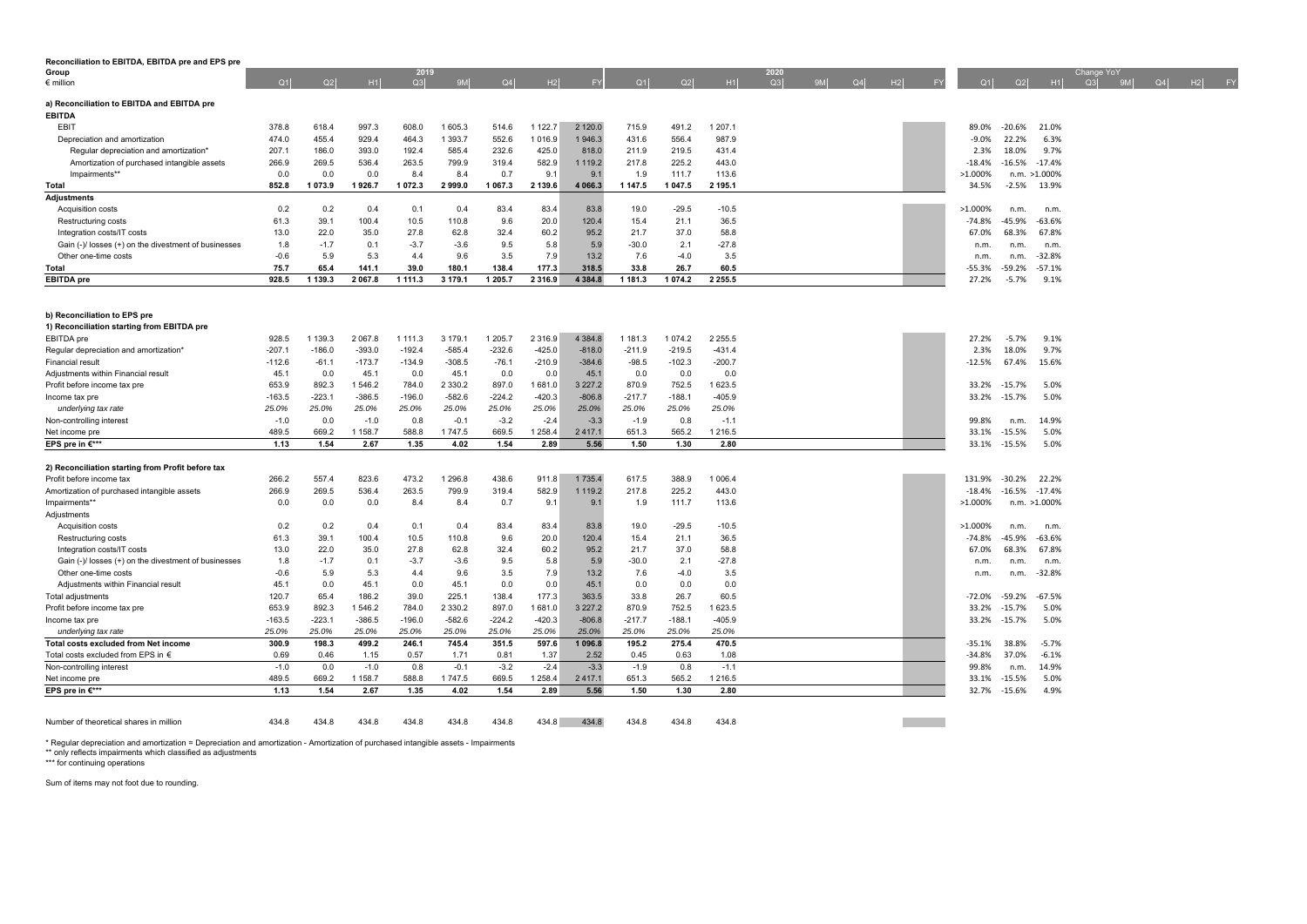#### **Breakdown of depreciation and amortization and adjustments**

| Group                                       |                 |       |                |            |                | 2019          |       |       |                       |       |       |       | 2020           |                |                |    |           |           |                      |               | Change YoY |           |    |    |    |
|---------------------------------------------|-----------------|-------|----------------|------------|----------------|---------------|-------|-------|-----------------------|-------|-------|-------|----------------|----------------|----------------|----|-----------|-----------|----------------------|---------------|------------|-----------|----|----|----|
| $\epsilon$ million                          | <b>Division</b> |       | O <sub>1</sub> | Q2<br>H1   | Q <sub>3</sub> | <b>9M</b>     | Q4    | H2    | <b>FY</b>             | Q1    | Q2    | H1    | O <sub>3</sub> | 9 <sub>M</sub> | Q <sub>4</sub> | H2 | <b>EV</b> | Q1        | Q2                   | H1            | Q3         | <b>9M</b> | Q4 | H2 | FY |
| a) Depreciation and amortization            |                 |       |                |            |                |               |       |       |                       |       |       |       |                |                |                |    |           |           |                      |               |            |           |    |    |    |
| Regular depreciation and amortization*      | all             | 207.1 | 186.0          | 393.0      | 192.4          | 585.4         | 232.6 | 425.0 | 818.0                 | 211.9 | 219.5 | 431.4 |                |                |                |    |           | 2.3%      | 18.0%                | 9.7%          |            |           |    |    |    |
| Amortization of purchased intangible assets |                 |       |                |            |                |               |       |       |                       |       |       |       |                |                |                |    |           |           |                      |               |            |           |    |    |    |
| Healthcare                                  | HC              | 113.3 | 113.4          | -226.7     | 113.2          | 339.8         | 112.9 | 226.0 | 452.7                 | 10.1  | 16.0  | 26.1  |                |                |                |    |           | $-91.1\%$ | -85.9%               | -88.5%        |            |           |    |    |    |
| Life Science                                | LS              | 122.0 | 123.8          | 245.8      | 118.0          | 363.9         | 118.2 | 236.2 | 482.1                 | 118.9 | 119.5 | 238.4 |                |                |                |    |           | $-2.6%$   | $-3.5%$              | $-3.0\%$      |            |           |    |    |    |
| Performance Materials                       | PM              | 31.5  | 32.3           | 63.9       | 32.3           | 96.2          | 88.3  | 120.6 | 184.5                 | 88.8  | 89.7  | 178.4 |                |                |                |    |           |           | 181.4% 177.4% 179.4% |               |            |           |    |    |    |
| Total                                       |                 | 266.9 | 269.5          | 536.4      | 263.5          | 799.9         | 319.4 |       | 582.9 1 119.2         | 217.8 | 225.2 | 443.0 |                |                |                |    |           | $-18.4%$  |                      | -16.5% -17.4% |            |           |    |    |    |
| Impairments**                               |                 | 0.0   |                | 0.0<br>0.0 | 8.4            | 8.4           | 0.7   | 9.1   |                       | 1.9   | 111.7 | 113.6 |                |                |                |    |           | >1.000%   |                      | n.m. >1.000%  |            |           |    |    |    |
| Total depreciation and amortization         |                 | 474.0 | 455.4          | 929.4      |                | 464.3 1 393.7 |       |       | 552.6 1 016.9 1 946.3 | 431.6 | 556.4 | 987.9 |                |                |                |    |           | -9.0%     | 22.2%                | 6.3%          |            |           |    |    |    |

| b) Adjustments                                       |           |        |        |        |        |        |        |        |        |         |         |         |  |            |            |                  |
|------------------------------------------------------|-----------|--------|--------|--------|--------|--------|--------|--------|--------|---------|---------|---------|--|------------|------------|------------------|
| <b>Acquisition costs</b>                             |           | 0.2    | 0.2    | 0.4    | 0.1    | 0.4    | 83.4   | 83.4   | 83.8   | 19.0    | $-29.5$ | $-10.5$ |  | >1.000%    | n.m.       | n.m.             |
| <b>Restructuring costs</b>                           |           |        |        |        |        |        |        |        |        |         |         |         |  |            |            |                  |
| Healthcare                                           | <b>HC</b> | 0.1    | 4.7    | 4.8    | 1.5    | 6.3    | 10.7   | 12.2   | 17.0   | 2.0     | 12.4    | 14.4    |  | >1.000%    | 166.0%     | 199.5%           |
| Life Science                                         | LS        | 1.1    | 3.8    | 4.9    | 6.1    | 11.0   | 1.5    | 7.6    | 12.5   | 1.7     | 1.0     | 2.8     |  | 53.2%      | $-72.5%$   | $-43.3%$         |
| Performance Materials                                | <b>PM</b> | 34.1   | 26.3   | 60.5   | 0.9    | 61.3   | $-0.4$ | 0.4    | 60.9   | 7.4     | 2.5     | 9.9     |  | $-78.4%$   | $-90.6%$   | $-83.7%$         |
| Corporate/Others                                     | CO        | 25.9   | 4.3    | 30.2   | 2.0    | 32.2   | $-2.2$ | $-0.2$ | 30.0   | 4.3     | 5.2     | 9.5     |  | $-83.4%$   | 20.9%      | $-68.5%$         |
| Total                                                |           | 61.3   | 39.1   | 100.4  | 10.5   | 110.8  | 9.6    | 20.0   | 120.4  | 15.4    | 21.1    | 36.5    |  | $-74.8%$   | $-45.9%$   | $-63.6%$         |
| Integration costs/IT costs                           |           |        |        |        |        |        |        |        |        |         |         |         |  |            |            |                  |
| <b>Integration Cost</b>                              | LS/PM/CO  | 0.6    | 2.4    | 3.0    | 4.1    | 7.1    | 7.7    | 11.9   | 14.8   | 8.0     | 12.1    | 20.1    |  | >1.000%    | 413.2%     | 581.7%           |
| ERP/HR systems                                       | all       | 12.4   | 19.6   | 32.1   | 23.6   | 55.7   | 24.7   | 48.3   | 80.4   | 13.7    | 24.9    | 38.6    |  | 10.6%      | 26.7%      | 20.5%            |
| Total                                                |           | 13.0   | 22.0   | 35.0   | 27.8   | 62.8   | 32.4   | 60.2   | 95.2   | 21.7    | 37.0    | 58.8    |  | 67.0%      | 68.3%      | 67.8%            |
| Gain (-)/ losses (+) on the divestment of businesses |           |        |        |        |        |        |        |        |        |         |         |         |  |            |            |                  |
| Costs related to former business activities          | CO.       | 0.0    | 0.0    | 0.0    | 0.5    | 0.5    | 0.8    | 1.3    | 1.3    | 1.8     | 0.7     | 2.5     |  | >1.000%    | n.m.       | n.m.             |
| Costs related to former business activities          | <b>PM</b> | 0.0    | 0.0    | 0.0    | 0.0    | 0.0    | 0.2    | 0.2    | 0.2    | 0.1     | 0.0     | 0.1     |  | n.m.       | n.m.       | n.m.             |
| Sale of CH, Allergopharma and others                 | HC        | 0.8    | $-3.0$ | $-2.1$ | $-6.4$ | $-8.5$ | 4.0    | $-2.4$ | $-4.5$ | $-31.8$ | 1.4     | $-30.4$ |  | n.m.       |            | $n.m. > 1.000\%$ |
| Costs related to former business activities          | LS        | 1.0    | 1.2    | 2.2    | 2.2    | 4.4    | 4.5    | 6.7    | 8.9    | 0.0     | 0.0     | 0.0     |  | n.m.       | $-96.9%$   | $-99.6%$         |
| Total                                                |           | 1.8    | $-1.7$ | 0.1    | $-3.7$ | $-3.6$ | 9.5    | 5.8    | 5.9    | $-30.0$ | 2.1     | $-27.8$ |  | n.m.       | n.m.       | n.m.             |
| Other one-time costs                                 |           |        |        |        |        |        |        |        |        |         |         |         |  |            |            |                  |
|                                                      | HC        | 0.1    | 0.1    | 0.1    | 0.0    | 0.1    | $-0.1$ | $-0.1$ | 0.0    | 0.0     | 0.0     | 0.0     |  | $-100.0\%$ | $-100.0%$  | $-100.0%$        |
| Others                                               | LS        | 0.0    | 0.0    | 0.0    | 0.0    | 0.0    | 0.0    | 0.0    | 0.0    | 0.0     | 0.0     | 0.0     |  | $-100.0\%$ | $-100.0\%$ | $-100.0%$        |
|                                                      | <b>PM</b> | 0.0    | 0.0    | 0.0    | 0.0    | 0.0    | 0.0    | 0.0    | 0.0    | 0.0     | 0.0     | 0.0     |  | $-100.0\%$ | $-100.0%$  | $-100.0%$        |
|                                                      | CO        | $-0.7$ | 5.8    | 5.1    | 4.4    | 9.5    | 3.6    | 8.0    | 13.1   | 7.6     | $-4.0$  | 3.5     |  | n.m.       | n.m.       | $-30.9%$         |
| Total                                                |           | $-0.6$ | 5.9    | 5.3    | 4.4    | 9.6    | 3.5    | 7.9    | 13.2   | 7.6     | $-4.0$  | 3.5     |  | n.m.       | n.m.       | $-32.8%$         |
| <b>Total adjustments</b>                             |           | 75.7   | 65.4   | 141.1  | 39.0   | 180.1  | 138.4  | 177.3  | 318.5  | 33.8    | 26.7    | 60.5    |  | $-55.3%$   | $-59.2%$   | $-57.1%$         |

\* Regular depreciation and amortization = Depreciation and amortization - Amortization of purchased intangible assets - Impairments

\*\* only reflects impairments which classified as adjustments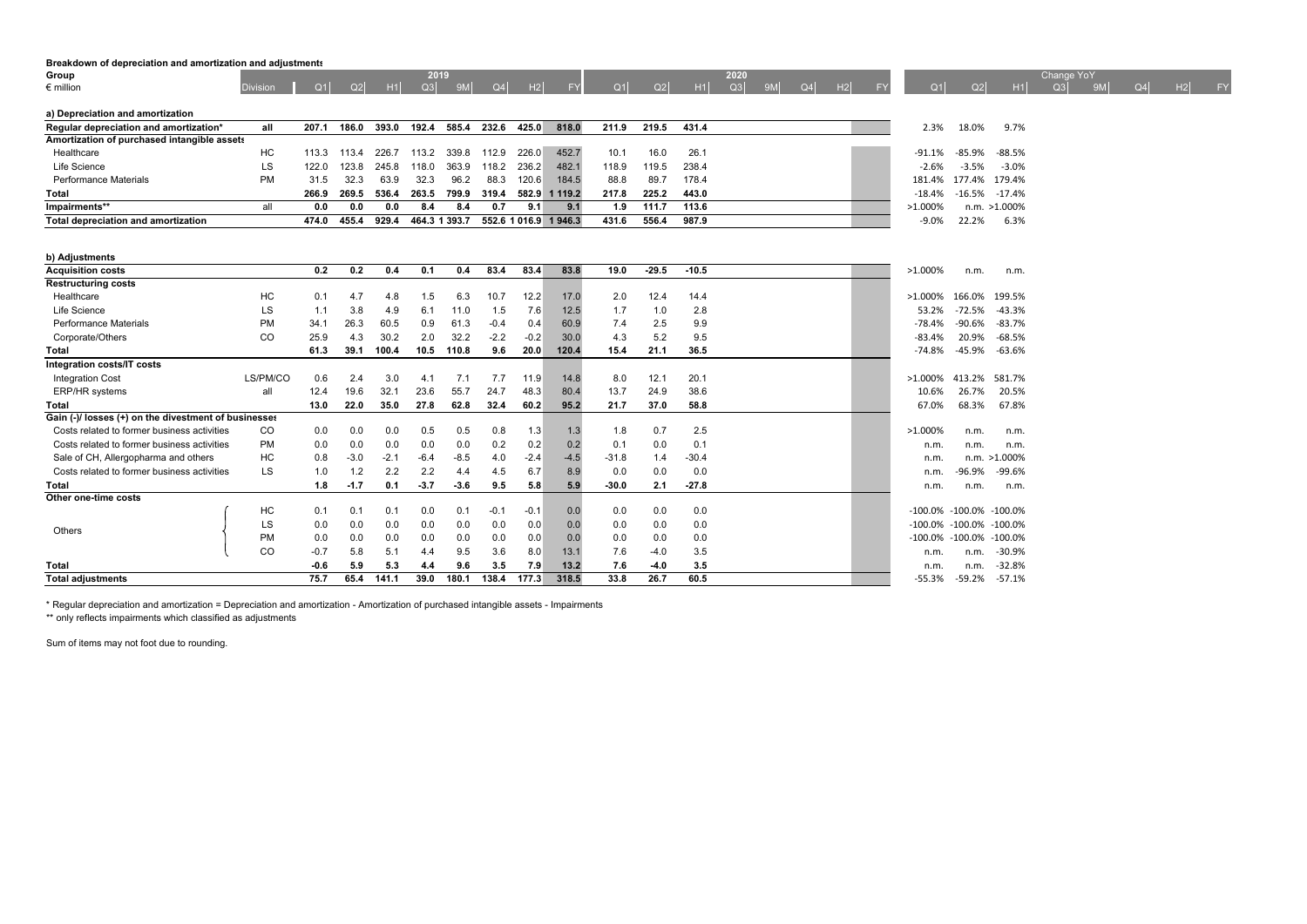| Q2<br>$\epsilon$ million<br>Q1<br>1 677.0<br>Net sales<br>1480.6<br>$-421.2$<br>Cost of sales<br>$-324.9$ | Q3<br>H1<br>Q4<br>9 <sub>M</sub><br>1800.3<br>3 157.6<br>1755.8<br>4913.5<br>$-746.1$<br>$-1163.9$<br>$-441.3$<br>-417.8<br>$-2.8$<br>$-0.9$<br>$-0.9$<br>$-1.9$ | H2<br>FY<br>3 5 5 6 . 2<br>6713.8<br>$-859.1$<br>$-1605.2$ | Q <sub>1</sub><br>1 700.5<br>$-393.4$ | Q2<br>H1<br>1499.2 3199.7 | Q3<br>Q4<br>H2<br><b>9M</b><br>FY | Q <sub>2</sub><br>Q1<br>H1<br>14.9%<br>$-10.6%$<br>1.3% | H2<br>Q4<br>Q3<br>9M<br><b>FY</b> |
|-----------------------------------------------------------------------------------------------------------|------------------------------------------------------------------------------------------------------------------------------------------------------------------|------------------------------------------------------------|---------------------------------------|---------------------------|-----------------------------------|---------------------------------------------------------|-----------------------------------|
|                                                                                                           |                                                                                                                                                                  |                                                            |                                       |                           |                                   |                                                         |                                   |
|                                                                                                           |                                                                                                                                                                  |                                                            |                                       |                           |                                   |                                                         |                                   |
|                                                                                                           |                                                                                                                                                                  |                                                            |                                       | $-364.4$<br>$-757.9$      |                                   | 1.6%<br>$-13.5%$<br>21.1%                               |                                   |
| thereof amortization of intangible assets<br>$-0.8$<br>$-1.1$                                             |                                                                                                                                                                  | $-3.8$<br>$-1.9$                                           | $-0.8$                                | $-0.7$<br>$-1.5$          |                                   | $-29.7%$<br>$-19.4%$<br>$-6.2%$                         |                                   |
| Gross profit<br>1 155.7<br>255.8                                                                          | 2411.5<br>338.0<br>3749.5<br>359.0                                                                                                                               | 5 108.5<br>2697.0                                          | 1 307.1                               | 1 1 3 4 . 8<br>2441.9     |                                   | $-9.6%$<br>1.3%<br>13.1%                                |                                   |
| in % of net sales<br>78.1%<br>74.9%                                                                       | 76.4%<br>76.2%<br>76.3%<br>75.5%                                                                                                                                 | 75.8%<br>76.1%                                             | 76.9%                                 | 75.7%<br>76.3%            |                                   |                                                         |                                   |
| SG&A<br>$-647.7$<br>$-516.0$                                                                              | $-584.0$<br>$-545.8$<br>$-1163.7$<br>$-1747.7$                                                                                                                   | $-1129.8$<br>$-2293.5$                                     | $-467.4$                              | $-499.8$<br>$-967.2$      |                                   | $-27.8%$<br>$-16.9%$<br>$-3.1%$                         |                                   |
| in % of net sales<br>30.8%<br>43.7%                                                                       | 36.9%<br>33.3%<br>30.3%<br>35.6%                                                                                                                                 | 31.8%<br>34.2%                                             | 27.5%                                 | 33.3%<br>30.2%            |                                   |                                                         |                                   |
| $-599.4$<br>Marketing and selling expenses<br>$-550.4$                                                    | $-560.5$<br>$-594.9$<br>$-1$ 149.8<br>$-1710.3$                                                                                                                  | $-1155.4$<br>$-2305.2$                                     | $-423.4$                              | $-409.1$<br>$-832.5$      |                                   | $-31.8%$<br>$-27.6%$<br>$-23.1%$                        |                                   |
| thereof amortization of intangible assets (M&S)<br>$-112.2$<br>$-112.2$                                   | $-224.3$<br>$-110.8$<br>$-335.1$<br>$-107.4$                                                                                                                     | $-218.2$<br>$-442.5$                                       | $-7.5$                                | $-21.1$<br>$-13.7$        |                                   | $-87.8%$<br>$-90.6%$<br>$-93.3%$                        |                                   |
| Administration expenses<br>$-87.5$<br>$-84.1$                                                             | $-82.4$<br>$-254.0$<br>$-90.2$<br>$-171.7$                                                                                                                       | $-172.5$<br>$-344.2$                                       | $-79.5$                               | $-80.6$<br>$-160.0$       |                                   | $-4.2%$<br>$-6.8%$<br>$-9.2%$                           |                                   |
| Impairment losses and reversals (IFRS 9)<br>2.3<br>$-3.6$                                                 | $-1.2$<br>$-0.5$<br>$-0.6$<br>0.7                                                                                                                                | 0.1<br>$-1.$                                               | 4.9                                   | $-3.3$<br>1.6             |                                   | n.m.<br>n.m.<br>n.m.                                    |                                   |
| Other operating expenses/income<br>$-6.2$<br>165.2                                                        | 159.0<br>139.9<br>58.2<br>217.2                                                                                                                                  | 198.1<br>357.0                                             | 30.6                                  | 23.7<br>$-6.9$            |                                   | $-85.1%$<br>n.m.<br>n.m.                                |                                   |
| Impairments**<br>0.0<br>0.0                                                                               | 0.0<br>0.0<br>0.0<br>$-1.1$                                                                                                                                      | $-1.1$<br>$-1.1$                                           | $-1.9$                                | $-1.9$<br>0.0             |                                   | n.m.<br>n.m.<br>n.m.                                    |                                   |
| Research and development<br>$-380.3$<br>$-394.6$                                                          | $-462.0$<br>$-774.9$<br>$-428.7$<br>$-1203.6$                                                                                                                    | $-890.7$<br>$-1665.6$                                      | $-417.4$                              | $-783.2$<br>$-365.7$      |                                   | $-7.3%$<br>1.1%<br>9.8%                                 |                                   |
| in % of net sales<br>23.5%<br>25.7%                                                                       | 24.5%<br>24.5%<br>25.7%<br>24.4%                                                                                                                                 | 24.8%<br>25.0%                                             | 24.5%                                 | 24.5%<br>24.4%            |                                   |                                                         |                                   |
| thereof amortization of intangible assets (R&D)<br>$-0.2$<br>$-0.4$                                       | $-0.6$<br>$-1.5$<br>$-2.0$<br>$-4.6$                                                                                                                             | $-6.0$<br>$-6.6$                                           | $-1.9$                                | $-3.5$<br>$-1.6$          |                                   | 769.7% 528.1%<br>407.2%                                 |                                   |
| <b>EBIT</b><br>345.1<br>127.8                                                                             | 472.9<br>351.2<br>325.4<br>798.2                                                                                                                                 | 676.6<br>1 149.5                                           | 422.3                                 | 269.2<br>691.5            |                                   | $-22.0%$<br>46.2%<br>230.5%                             |                                   |
| in % of net sales<br>20.6%<br>8.6%                                                                        | 18.5%<br>19.5%<br>15.0%<br>16.2%                                                                                                                                 | 19.0%<br>17.1%                                             | 24.8%                                 | 21.6%<br>18.0%            |                                   |                                                         |                                   |
| 201.3<br>177.4<br>Depreciation and amortization                                                           | 178.2<br>556.9<br>190.0<br>378.7                                                                                                                                 | 368.2<br>746.9                                             | 78.9                                  | 89.7<br>168.5             |                                   | $-55.5%$<br>$-60.8%$<br>-49.4%                          |                                   |
| <b>EBITDA</b><br>522.5<br>329.1                                                                           | 851.6<br>503.5<br>1 3 5 5.1<br>541.2                                                                                                                             | 1896.4<br>1 0 4 4 .8                                       | 501.0                                 | 860.0<br>359.0            |                                   | $-31.3%$<br>1.0%<br>52.3%                               |                                   |
| in % of net sales<br>31.2%<br>22.2%                                                                       | 28.7%<br>27.6%<br>27.0%<br>30.1%                                                                                                                                 | 29.4%<br>28.2%                                             | 29.5%                                 | 23.9%<br>26.9%            |                                   |                                                         |                                   |
| <b>EBITDA</b> pre<br>332.0<br>527.8                                                                       | 859.8<br>500.8<br>1 3 6 0.6<br>561.1                                                                                                                             | 1 0 6 1 .9<br>1921.7                                       | 472.1                                 | 374.0<br>846.2            |                                   | $-29.1%$<br>$-1.6%$<br>42.2%                            |                                   |
| 31.5%<br>in % of net sales<br>22.4%                                                                       | 28.5%<br>27.2%<br>27.7%<br>31.2%                                                                                                                                 | 29.9%<br>28.6%                                             | 27.8%                                 | 24.9%<br>26.4%            |                                   |                                                         |                                   |
| <b>Reconciliation to EBITDA pre</b>                                                                       |                                                                                                                                                                  |                                                            |                                       |                           |                                   |                                                         |                                   |
| EBITDA<br>329.<br>522.5                                                                                   | 851.6<br>503.5<br>1 3 5 5 . 1                                                                                                                                    | 541.2 1 044.8<br>1896.4                                    | 501.0                                 | 359.0<br>860.0            |                                   | $-31.3%$<br>1.0%<br>52.3%                               |                                   |
| <b>Adjustments</b>                                                                                        |                                                                                                                                                                  |                                                            |                                       |                           |                                   |                                                         |                                   |
| thereof: Cost of Sales<br>0.0<br>0.0                                                                      | 0.0<br>0.0<br>0.0<br>0.2                                                                                                                                         | 0.2<br>0.2                                                 | 0.2                                   | 0.2<br>0.0                |                                   | n.m.<br>n.m.<br>n.m.                                    |                                   |
| thereof: Marketing and selling expenses<br>0.0<br>0.1                                                     | 0.1<br>2.4<br>2.5<br>0.1                                                                                                                                         | 2.5<br>2.6                                                 | 0.8                                   | 8.5<br>7.7                |                                   | >1.000% >1.000%<br>n.m.                                 |                                   |
| thereof: Administration expenses<br>2.9<br>1.7                                                            | 4.6<br>1.6<br>6.2<br>9.3                                                                                                                                         | 10.9<br>15.4                                               | 1.0                                   | 1.7<br>2.7                |                                   | $-40.9%$<br>$-40.4%$<br>-39.5%                          |                                   |
| thereof: Other operating expenses/income<br>2.3<br>1.2                                                    | $-7.5$<br>$-4.0$<br>8.9<br>3.6                                                                                                                                   | 1.4<br>5.0                                                 | $-30.9$                               | 5.7<br>$-25.2$            |                                   | 143.7%<br>n.m.<br>n.m.                                  |                                   |
| thereof: Research and development<br>0.0<br>0.0                                                           | 0.8<br>0.8<br>0.0<br>1.4                                                                                                                                         | 2.2<br>2.2                                                 | 0.0                                   | 0.0<br>0.0                |                                   | 129.0%<br>$-100.0\%$<br>n.m.                            |                                   |
| 2.9<br>5.3<br>Total                                                                                       | 8.2<br>$-2.8$<br>5.5<br>19.9                                                                                                                                     | 17.1<br>25.4                                               | $-28.9$                               | 15.1<br>$-13.8$           |                                   | 183.3%<br>n.m.<br>n.m.                                  |                                   |
| <b>EBITDA</b> pre<br>332.0<br>527.8                                                                       | 859.8<br>500.8<br>1 3 6 0.6<br>561.1                                                                                                                             | 1921.7<br>1 0 6 1 .9                                       | 472.1                                 | 846.2<br>374.0            |                                   | $-1.6%$<br>$-29.1%$<br>42.2%                            |                                   |
|                                                                                                           |                                                                                                                                                                  |                                                            |                                       |                           |                                   |                                                         |                                   |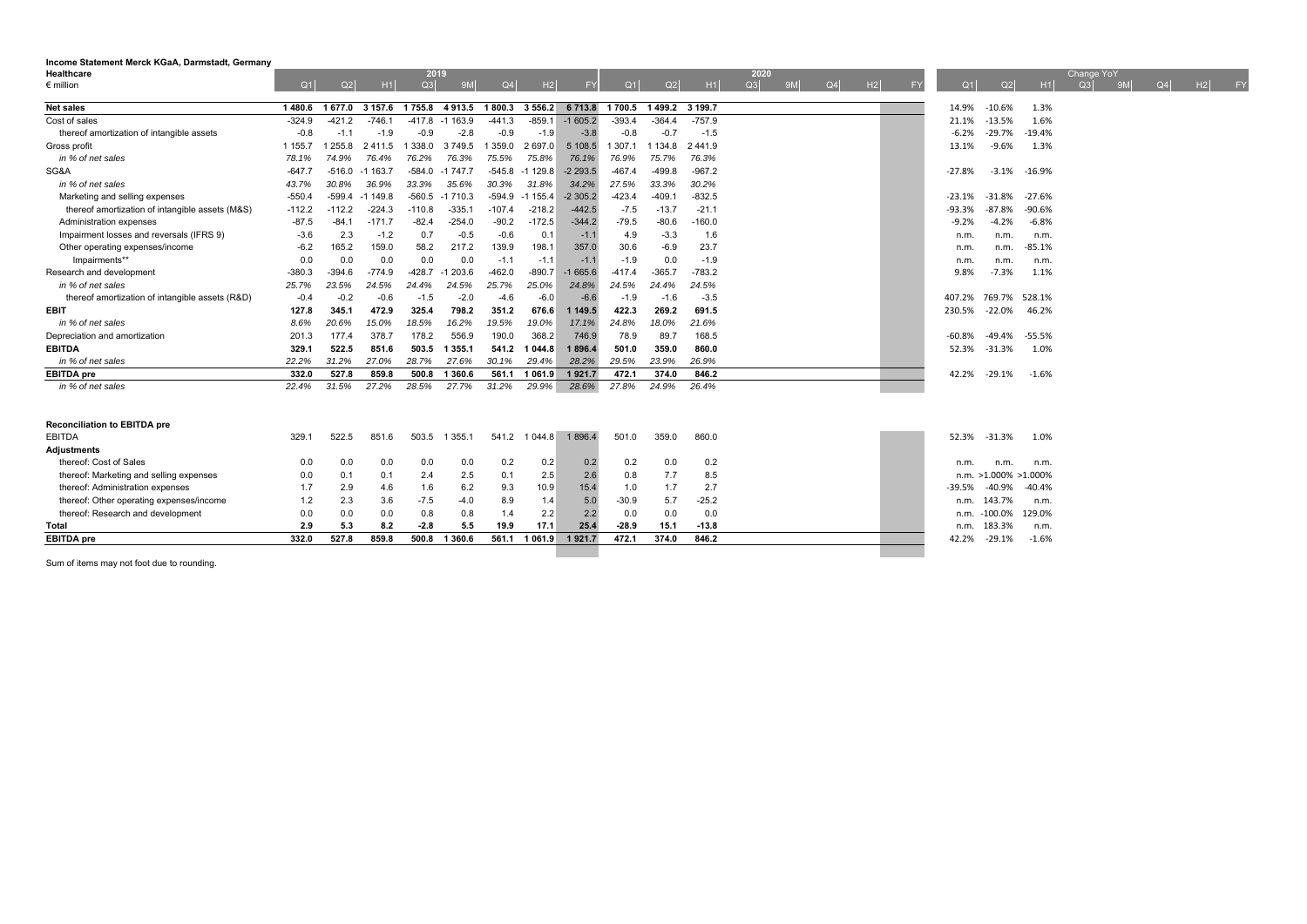#### **Detailed reconciliation - Healthcare**

|                                                      |                |        |        | 2019          |               |                |        |                       |         |        |         | 2020 |    |    |    |    |                       |                     |                  | Change YoY |           |    |    |    |
|------------------------------------------------------|----------------|--------|--------|---------------|---------------|----------------|--------|-----------------------|---------|--------|---------|------|----|----|----|----|-----------------------|---------------------|------------------|------------|-----------|----|----|----|
| $\epsilon$ million                                   | Q <sub>1</sub> | Q2     | H1     | Q3            | 9M            | Q <sub>4</sub> | H2     | <b>FY</b>             | Q1      | Q2     | H1      | Q3   | 9M | Q4 | H2 | FY | Q1                    | Q2                  | H1               | Q3         | <b>9M</b> | Q4 | H2 | FY |
| <b>EBIT</b>                                          | 127.8          | 345.1  | 472.9  | 325.4         | 798.2         | 351.2          |        | 676.6 1 149.5         | 422.3   | 269.2  | 691.5   |      |    |    |    |    | 230.5%                | $-22.0%$            | 46.2%            |            |           |    |    |    |
| Regular depreciation and amortization*               | 88.0           | 64.1   | 152.0  | 65.0          | 217.0         | 76.1           | 141.1  | 293.1                 | 66.8    | 73.7   | 140.5   |      |    |    |    |    | $-24.0%$              | 15.1%               | $-7.6%$          |            |           |    |    |    |
| Amortization of purchased intangible assets          | 113.3          | 113.4  | 226.7  | 113.2         | 339.8         | 112.9          | 226.0  | 452.7                 | 10.1    | 16.0   | 26.1    |      |    |    |    |    | $-91.1%$              | $-85.9%$            | $-88.5%$         |            |           |    |    |    |
| Impairments**                                        | 0.0            | 0.0    | 0.0    | 0.0           | 0.0           | 1.1            | 1.1    | 1.1                   | 1.9     | 0.0    | 1.9     |      |    |    |    |    | n.m.                  | n.m.                | n.m.             |            |           |    |    |    |
| Total depreciation and amortization                  | 201.3          | 177.4  | 378.7  | 178.2         | 556.9         | 190.0          | 368.2  | 746.9                 | 78.8    | 89.7   | 168.5   |      |    |    |    |    | $-60.9%$              | $-49.4%$            | $-55.5%$         |            |           |    |    |    |
| <b>EBITDA</b>                                        | 329.1          | 522.5  | 851.6  | 503.5 1 355.1 |               |                |        | 541.2 1 044.8 1 896.4 | 501.0   | 359.0  | 860.0   |      |    |    |    |    | 52.3%                 | $-31.3%$            | 1.0%             |            |           |    |    |    |
| <b>Adjustments</b>                                   |                |        |        |               |               |                |        |                       |         |        |         |      |    |    |    |    |                       |                     |                  |            |           |    |    |    |
| <b>Acquisition costs</b>                             | 0.0            | 0.0    | 0.0    | 0.0           | 0.0           | 0.0            | 0.0    | 0.0                   | 0.0     | 0.0    | 0.0     |      |    |    |    |    | n.m.                  | n.m.                | n.m.             |            |           |    |    |    |
| <b>Restructuring costs</b>                           |                |        |        |               |               |                |        |                       |         |        |         |      |    |    |    |    |                       |                     |                  |            |           |    |    |    |
| Restructuring costs                                  | 0.1            | 4.7    | 4.8    | 1.5           | 6.3           | 10.7           | 12.2   | 17.0                  | 2.0     | 12.4   | 14.4    |      |    |    |    |    | $>1.000\%$            | 166.0% 199.5%       |                  |            |           |    |    |    |
| Total                                                | 0.1            | 4.7    | 4.8    | 1.5           | 6.3           | 10.7           | 12.2   | 17.0                  | 2.0     | 12.4   | 14.4    |      |    |    |    |    | >1.000% 166.0% 199.5% |                     |                  |            |           |    |    |    |
| Integration costs/IT costs                           |                |        |        |               |               |                |        |                       |         |        |         |      |    |    |    |    |                       |                     |                  |            |           |    |    |    |
| <b>Integration Cost</b>                              | 0.0            | 0.0    | 0.0    | 0.0           | 0.0           | 0.0            | 0.0    | 0.0                   | 0.0     | 0.0    | 0.0     |      |    |    |    |    | n.m.                  | n.m.                | n.m.             |            |           |    |    |    |
| ERP/HR systems                                       | 1.9            | 3.6    | 5.4    | 2.1           | 7.5           | 5.3            | 7.4    | 12.8                  | 0.9     | 1.3    | 2.2     |      |    |    |    |    | $-50.9%$              | $-63.7%$            | -59.3%           |            |           |    |    |    |
| Total                                                | 1.9            | 3.6    | 5.4    | 2.1           | 7.5           | 5.3            | 7.4    | 12.8                  | 0.9     | 1.3    | 2.2     |      |    |    |    |    | $-50.9%$              | $-63.7%$            | -59.3%           |            |           |    |    |    |
| Gain (-)/ losses (+) on the divestment of businesses |                |        |        |               |               |                |        |                       |         |        |         |      |    |    |    |    |                       |                     |                  |            |           |    |    |    |
| Sale of Kuvan and Biosimilars                        | 0.0            | $-4.9$ | $-4.8$ | 0.0           | $-4.8$        | 1.0            | 1.0    | $-3.8$                | 0.1     | $-1.7$ | $-1.7$  |      |    |    |    |    | 43.5%                 | -64.8%              | -65.8%           |            |           |    |    |    |
| Sale of Consumer Health                              | 0.8            | 1.9    | 2.7    | $-6.4$        | $-3.7$        | 2.9            | $-3.5$ | $-0.8$                | 4.6     | 3.0    | 7.7     |      |    |    |    |    | 494.6%                |                     | 57.1% 183.7%     |            |           |    |    |    |
| Sale of Allergopharma                                | 0.0            | 0.0    | 0.0    | 0.0           | 0.0           | 0.0            | 0.0    | 0.0                   | $-36.5$ | $-0.1$ | 36.5    |      |    |    |    |    | n.m.                  |                     |                  |            |           |    |    |    |
| Others                                               | 0.0            | 0.0    | 0.0    | 0.0           | 0.0           | $-0.1$         | $-0.1$ | $-0.1$                | 0.0     | 0.0    | 0.0     |      |    |    |    |    | n.m.                  |                     |                  |            |           |    |    |    |
| <b>Total</b>                                         | 0.8            | $-3.0$ | $-2.1$ | $-6.4$        | $-8.5$        | 4.0            | $-2.4$ | $-4.5$                | $-31.8$ | 1.4    | $-30.4$ |      |    |    |    |    | n.m                   |                     | $n.m. > 1.000\%$ |            |           |    |    |    |
| Other one-time costs                                 |                |        |        |               |               |                |        |                       |         |        |         |      |    |    |    |    |                       |                     |                  |            |           |    |    |    |
| Others                                               | 0.1            | 0.1    | 0.1    | 0.0           | 0.1           | $-0.1$         | $-0.1$ | 0.0                   | 0.0     | 0.0    | 0.0     |      |    |    |    |    | $-100.0\%$            | $-100.0\% -100.0\%$ |                  |            |           |    |    |    |
| Total                                                | 0.1            | 0.1    | 0.1    | 0.0           | 0.1           | $-0.1$         | $-0.1$ | 0.0                   | 0.0     | 0.0    | 0.0     |      |    |    |    |    | $-100.0\%$            | $-100.0\% -100.0\%$ |                  |            |           |    |    |    |
| <b>Total adjustments</b>                             | 2.9            | 5.3    | 8.2    | $-2.8$        | 5.5           | 19.9           | 17.1   | 25.4                  | $-28.9$ | 15.1   | $-13.8$ |      |    |    |    |    | n.m.                  | 183.3%              | n.m.             |            |           |    |    |    |
| <b>EBITDA</b> pre                                    | 332.0          | 527.8  | 859.8  |               | 500.8 1 360.6 |                |        | 561.1 1 061.9 1 921.7 | 472.1   | 374.0  | 846.2   |      |    |    |    |    | 42.2%                 | $-29.1%$            | $-1.6%$          |            |           |    |    |    |

\* Regular depreciation and amortization = Depreciation and amortization - Amortization of purchased intangible assets - Impairments

\*\*\* only reflects impairments which classified as adjustments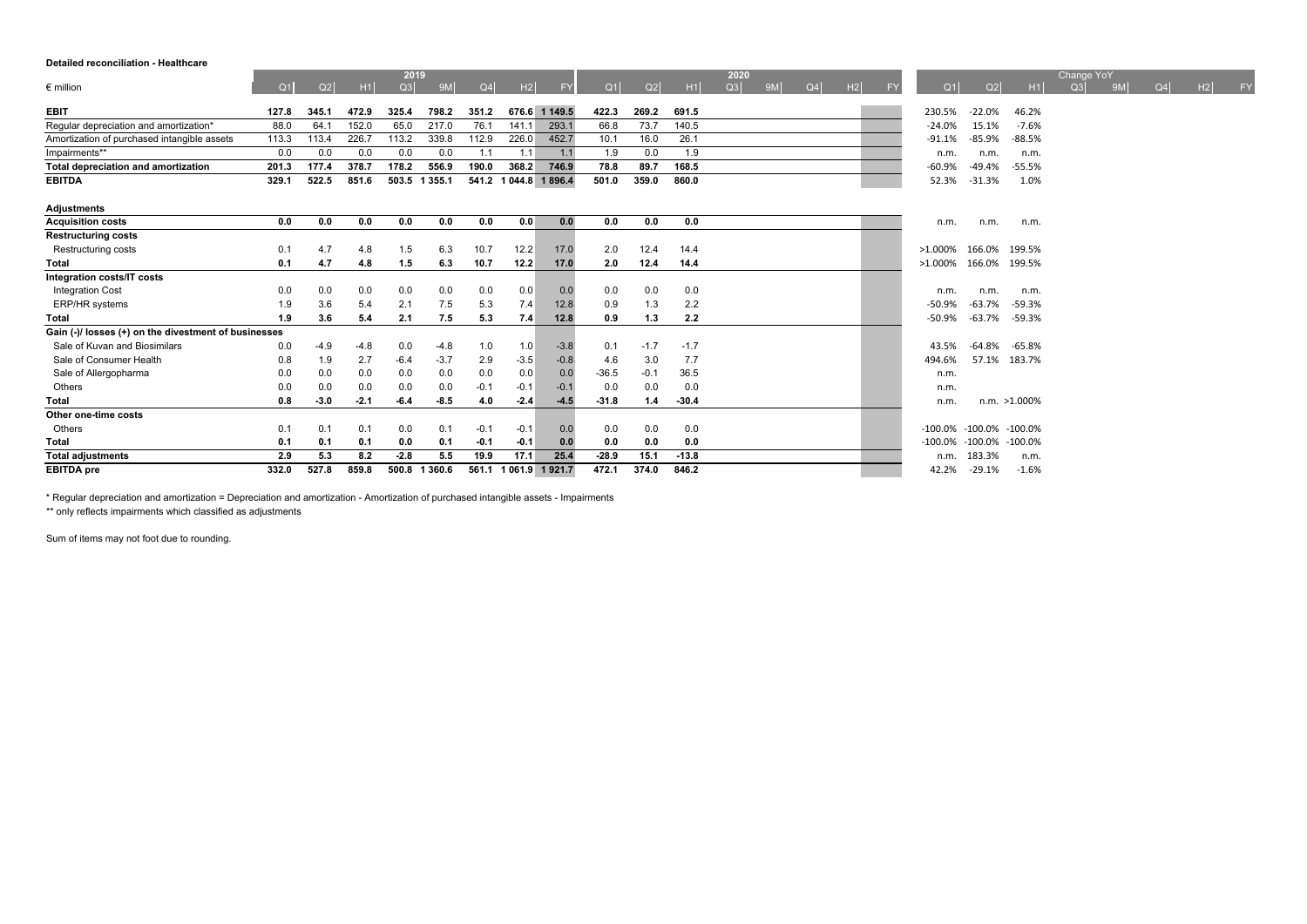| Life Science                                    |          |          |             | 2019        |            |                |                |             |          |               |                  | 2020 |    |    |    |    |                |          |           | Change YoY |    |    |    |           |
|-------------------------------------------------|----------|----------|-------------|-------------|------------|----------------|----------------|-------------|----------|---------------|------------------|------|----|----|----|----|----------------|----------|-----------|------------|----|----|----|-----------|
| $\epsilon$ million                              | Q1       | Q2       | H1          | Q3          | 9M         | Q <sub>4</sub> | H <sub>2</sub> | <b>FY</b>   | Q1       | Q2            | H1               | Q3   | 9M | Q4 | H2 | FY | Q <sub>1</sub> | Q2       | H1        | Q3         | 9M | Q4 | H2 | <b>FY</b> |
|                                                 |          |          |             |             |            | 1782.6         |                |             |          |               |                  |      |    |    |    |    |                |          |           |            |    |    |    |           |
| <b>Net sales</b>                                | 1 661.0  | 1705.5   | 3 3 6 6 . 5 | 1 7 1 5 . 2 | 5081.7     |                | 3497.9         | 6 8 6 4 . 3 | 1768.9   | 1806.2 3575.1 |                  |      |    |    |    |    | 6.5%           | 5.9%     | 6.2%      |            |    |    |    |           |
| Cost of sales                                   | $-719.0$ | $-723.9$ | $-1442.9$   | $-747.8$    | $-2$ 190.7 | $-770.8$       | $-1518.6$      | $-2961.5$   | $-744.5$ |               | $-773.7 -1518.2$ |      |    |    |    |    | 3.5%           | 6.9%     | 5.2%      |            |    |    |    |           |
| thereof amortization of intangible assets       | $-14.4$  | $-14.5$  | $-28.9$     | $-14.6$     | $-43.5$    | $-15.0$        | $-29.6$        | $-58.5$     | $-15.0$  | $-15.4$       | $-30.3$          |      |    |    |    |    | 3.7%           | 6.0%     | 4.9%      |            |    |    |    |           |
| Gross profit                                    | 942.0    | 981.6    | 1923.6      | 967.4       | 2891.0     | 1 0 1 1 .8     | 1979.2         | 3 902.8     | 1 0 24.4 | 1 0 3 2.5     | 2056.9           |      |    |    |    |    | 8.8%           | 5.2%     | 6.9%      |            |    |    |    |           |
| in % of net sales                               | 56.7%    | 57.6%    | 57.1%       | 56.4%       | 56.9%      | 56.8%          | 56.6%          | 56.9%       | 57.9%    | 57.2%         | 57.5%            |      |    |    |    |    |                |          |           |            |    |    |    |           |
| SG&A                                            | $-566.8$ | -590.5   | $-1157.3$   | $-584.2$    | $-1741.4$  | $-604.7$       | $-1188.9$      | $-2346.2$   | $-603.8$ |               | $-571.6 -1175.4$ |      |    |    |    |    | 6.5%           | $-3.2%$  | 1.6%      |            |    |    |    |           |
| in % of net sales                               | 34.1%    | 34.6%    | 34.4%       | 34.1%       | 34.3%      | 33.9%          | 34.0%          | 34.2%       | 34.1%    | 31.6%         | 32.9%            |      |    |    |    |    |                |          |           |            |    |    |    |           |
| Marketing and selling expenses                  | $-469.5$ | $-489.8$ | $-959.3$    | $-474.4$    | $-1433.7$  | $-489.9$       | $-964.3$       | $-1923.6$   | $-497.5$ | $-488.1$      | $-985.6$         |      |    |    |    |    | 6.0%           | $-0.3%$  | 2.7%      |            |    |    |    |           |
| thereof amortization of intangible assets (M&S) | $-107.6$ | $-109.3$ | $-216.9$    | $-103.4$    | $-320.3$   | $-103.2$       | $-206.6$       | $-423.5$    | $-104.0$ | $-104.1$      | $-208.1$         |      |    |    |    |    | $-3.4%$        | $-4.7%$  | $-4.1%$   |            |    |    |    |           |
| Administration expenses                         | $-87.5$  | $-68.4$  | $-155.9$    | $-83.2$     | $-239.1$   | $-101.9$       | $-185.1$       | $-341.1$    | $-89.2$  | $-100.3$      | $-189.5$         |      |    |    |    |    | 1.9%           | 46.6%    | 21.5%     |            |    |    |    |           |
| Impairment losses and reversals (IFRS 9)        | 0.0      | $-0.3$   | $-0.3$      | $-2.6$      | $-2.9$     | $-3.8$         | $-6.4$         | $-6.7$      | 0.4      | $-0.9$        | $-0.4$           |      |    |    |    |    | $>1.000\%$     | 187.5%   | 47.9%     |            |    |    |    |           |
| Other operating expenses/income                 | $-9.8$   | $-32.0$  | $-41.8$     | $-23.9$     | $-65.7$    | $-9.1$         | $-33.1$        | $-74.8$     | $-17.6$  | 17.7          | 0.1              |      |    |    |    |    | 80.1%          | n.m.     | n.m.      |            |    |    |    |           |
| Impairments**                                   | 0.0      | 0.0      | 0.0         | $-0.1$      | $-0.1$     | 0.0            | $-0.1$         | $-0.1$      | 0.0      | 0.0           | 0.0              |      |    |    |    |    | $-100.0%$      | -100.0%  | $-100.0%$ |            |    |    |    |           |
| Research and development                        | $-61.8$  | $-69.4$  | $-131.2$    | $-67.3$     | $-198.5$   | $-77.7$        | $-145.0$       | $-276.2$    | $-75.3$  | $-75.4$       | $-150.7$         |      |    |    |    |    | 21.9%          | 8.6%     | 14.8%     |            |    |    |    |           |
| in % of net sales                               | 3.7%     | 4.1%     | 3.9%        | 3.9%        | 3.9%       | 4.4%           | 4.1%           | 4.0%        | 4.3%     | 4.2%          | 4.2%             |      |    |    |    |    |                |          |           |            |    |    |    |           |
| thereof amortization of intangible assets (R&D) | 0.0      | 0.0      | 0.0         | 0.0         | 0.0        | 0.0            | 0.0            | 0.0         | 0.0      | 0.0           | 0.0              |      |    |    |    |    | 135.8%         | n.m.     | 1.8%      |            |    |    |    |           |
| <b>EBIT</b>                                     | 313.4    | 321.7    | 635.1       | 316.0       | 951.1      | 329.3          | 645.3          | 1 280.4     | 345.3    | 385.6         | 730.9            |      |    |    |    |    | 10.2%          | 19.9%    | 15.1%     |            |    |    |    |           |
| in % of net sales                               | 18.9%    | 18.9%    | 18.9%       | 18.4%       | 18.7%      | 18.5%          | 18.4%          | 18.7%       | 19.5%    | 21.3%         | 20.4%            |      |    |    |    |    |                |          |           |            |    |    |    |           |
| Depreciation and amortization                   | 193.5    | 196.6    | 390.1       | 194.9       | 584.9      | 204.4          | 399.2          | 789.3       | 196.0    | 198.8         | 394.8            |      |    |    |    |    | 1.3%           | 1.1%     | 1.2%      |            |    |    |    |           |
| <b>EBITDA</b>                                   | 506.8    | 518.3    | 1 0 2 5 . 1 | 510.9       | 1 536.0    | 533.7          | 1 044.6        | 2 0 69.7    | 541.3    | 584.4         | 1 1 2 5 . 7      |      |    |    |    |    | 6.8%           | 12.8%    | 9.8%      |            |    |    |    |           |
| in % of net sales                               | 30.5%    | 30.4%    | 30.5%       | 29.8%       | 30.2%      | 29.9%          | 29.9%          | 30.2%       | 30.6%    | 32.4%         | 31.5%            |      |    |    |    |    |                |          |           |            |    |    |    |           |
| <b>EBITDA</b> pre                               | 515.7    | 533.3    | 1 049.0     | 531.1       | 1 580.1    | 548.7          | 1 0 7 9 .8     | 2 1 2 8 .9  | 552.7    | 569.0         | 1 1 2 1 .8       |      |    |    |    |    | 7.2%           | 6.7%     | 6.9%      |            |    |    |    |           |
| in % of net sales                               | 31.0%    | 31.3%    | 31.2%       | 31.0%       | 31.1%      | 30.8%          | 30.9%          | 31.0%       | 31.2%    | 31.5%         | 31.4%            |      |    |    |    |    |                |          |           |            |    |    |    |           |
|                                                 |          |          |             |             |            |                |                |             |          |               |                  |      |    |    |    |    |                |          |           |            |    |    |    |           |
|                                                 |          |          |             |             |            |                |                |             |          |               |                  |      |    |    |    |    |                |          |           |            |    |    |    |           |
| <b>Reconciliation to EBITDA pre</b>             |          |          |             |             |            |                |                |             |          |               |                  |      |    |    |    |    |                |          |           |            |    |    |    |           |
| EBITDA                                          | 506.8    | 518.3    | 1 0 2 5 . 1 | 510.9       | 1536.0     | 533.7          | 1 0 4 4 . 6    | 2 0 69.7    | 541.3    | 584.4         | 1 1 2 5.7        |      |    |    |    |    | 6.8%           | 12.8%    | 9.8%      |            |    |    |    |           |
| <b>Adjustments</b>                              |          |          |             |             |            |                |                |             |          |               |                  |      |    |    |    |    |                |          |           |            |    |    |    |           |
| thereof: Cost of Sales                          | 0.7      | 0.5      | 1.2         | 2.3         | 3.4        | 1.6            | 3.8            | 5.0         | 0.2      | 0.0           | 0.3              |      |    |    |    |    | -65.8%         | $-90.9%$ | $-76.1%$  |            |    |    |    |           |
| thereof: Marketing and selling expenses         | 0.5      | 0.1      | 0.7         | 0.9         | 1.6        | 0.0            | 0.9            | 1.5         | 0.1      | 0.0           | 0.1              |      |    |    |    |    | $-85.7%$       | n.m.     | $-89.8%$  |            |    |    |    |           |
| thereof: Administration expenses                | 6.1      | $-0.6$   | 5.5         | 6.0         | 11.6       | 22.1           | 28.2           | 33.7        | 9.3      | 12.1          | 21.5             |      |    |    |    |    | 52.0%          | n.m.     | 286.9%    |            |    |    |    |           |
| thereof: Other operating expenses/income        | 1.4      | 14.9     | 16.3        | 11.1        | 27.4       | $-8.7$         | 2.4            | 18.8        | 1.8      | $-27.5$       | $-25.8$          |      |    |    |    |    | 28.7%          | n.m.     | n.m.      |            |    |    |    |           |
| thereof: Research and development               | 0.2      | 0.0      | 0.2         | 0.0         | 0.2        | 0.0            | 0.0            | 0.1         | 0.0      | 0.0           | 0.0              |      |    |    |    |    | $-100.0%$      | 100.0%   | $-100.0%$ |            |    |    |    |           |
| Total                                           | 8.9      | 15.0     | 23.9        | 20.3        | 44.1       | 15.0           | 35.3           | 59.1        | 11.4     | $-15.4$       | $-4.0$           |      |    |    |    |    | 27.5%          | n.m.     | n.m.      |            |    |    |    |           |
| <b>EBITDA</b> pre                               | 515.7    | 533.3    | 1 049.0     | 531.1       | 1580.1     | 548.7          | 1 0 7 9 .8     | 2 1 2 8 .9  | 552.7    | 569.0         | 1 1 2 1 . 8      |      |    |    |    |    | 7.2%           | 6.7%     | 6.9%      |            |    |    |    |           |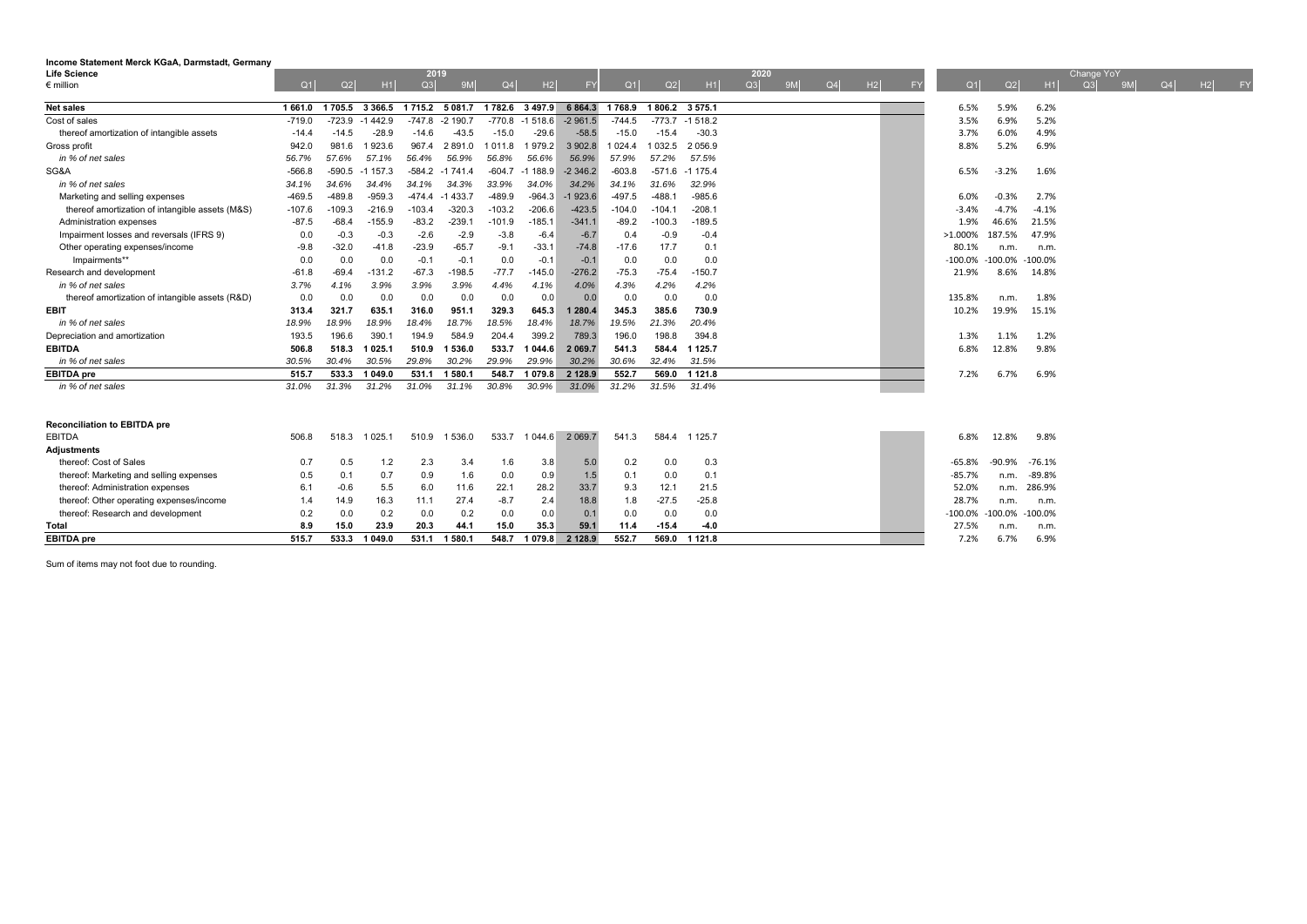#### **Detailed reconciliation - Life Science**

|                                                      |                |       |         | 2019  |        |       |       |                 |       |                |               | 2020 |    |    |    |                |                |            | Change YoY     |                |    |           |
|------------------------------------------------------|----------------|-------|---------|-------|--------|-------|-------|-----------------|-------|----------------|---------------|------|----|----|----|----------------|----------------|------------|----------------|----------------|----|-----------|
| $\epsilon$ million                                   | Q <sub>1</sub> | Q2    | H1      | Q3    | 9M     | Q4    | H2    | <b>FY</b>       | Q1    | Q <sub>2</sub> | H1            | Q3   | 9M | Q4 | H2 | Q <sub>1</sub> | Q <sub>2</sub> | H1         | O <sub>3</sub> | Q <sub>4</sub> | H2 | <b>FY</b> |
| <b>EBIT</b>                                          | 313.4          | 321.7 | 635.1   | 316.0 | 951.1  | 329.3 | 645.3 | 1 280.4         | 345.3 | 385.6          | 730.9         |      |    |    |    | 10.2%          | 19.9%          | 15.1%      |                |                |    |           |
| Regular depreciation and amortization*               | 71.4           | 72.8  | 144.2   | 76.8  | 221.0  | 86.2  | 162.9 | 307.1           | 77.1  | 79.3           | 156.4         |      |    |    |    | 8.0%           | 8.9%           | 8.5%       |                |                |    |           |
| Amortization of purchased intangible assets          | 122.0          | 123.8 | 245.8   | 118.0 | 363.9  | 118.2 | 236.2 | 482.1           | 118.9 | 119.5          | 238.4         |      |    |    |    | $-2.6%$        | $-3.5%$        | $-3.0%$    |                |                |    |           |
| Impairments**                                        | 0.0            | 0.0   | 0.0     | 0.1   | 0.1    | 0.0   | 0.1   | 0.1             | 0.0   | 0.0            | 0.0           |      |    |    |    | $-100.0\%$     | $-100.0%$      | $-100.0\%$ |                |                |    |           |
| Total depreciation and amortization                  | 193.5          | 196.6 | 390.1   | 194.9 | 584.9  | 204.4 | 399.2 | 789.3           | 196.0 | 198.8          | 394.8         |      |    |    |    | 1.3%           | 1.1%           | 1.2%       |                |                |    |           |
| <b>EBITDA</b>                                        | 506.8          | 518.3 | 1 025.1 | 510.9 | 1536.0 | 533.7 |       | 1 044.6 2 069.7 | 541.3 |                | 584.4 1 125.7 |      |    |    |    | 6.8%           | 12.8%          | 9.8%       |                |                |    |           |
|                                                      |                |       |         |       |        |       |       |                 |       |                |               |      |    |    |    |                |                |            |                |                |    |           |
| Adjustments                                          |                |       |         |       |        |       |       |                 |       |                |               |      |    |    |    |                |                |            |                |                |    |           |
| <b>Acquisition costs</b>                             | 0.2            | 0.2   | 0.4     | 0.1   | 0.4    | 1.6   | 1.7   | 2.0             | 0.0   | $-30.0$        | $-30.0$       |      |    |    |    | $-85.7%$       | n.m.           | n.m.       |                |                |    |           |
| <b>Restructuring costs</b>                           |                |       |         |       |        |       |       |                 |       |                |               |      |    |    |    |                |                |            |                |                |    |           |
| Restructuring costs                                  | 1.1            | 3.8   | 4.9     | 6.1   | 11.0   | 1.5   | 7.6   | 12.5            | 1.7   | 1.0            | 2.8           |      |    |    |    | 53.2%          | $-72.5%$       | $-43.3%$   |                |                |    |           |
| <b>Total</b>                                         | 1.1            | 3.8   | 4.9     | 6.1   | 11.0   | 1.5   | 7.6   | 12.5            | 1.7   | 1.0            | 2.8           |      |    |    |    | 53.2%          | -72.5%         | $-43.3%$   |                |                |    |           |
| Integration costs/IT costs                           |                |       |         |       |        |       |       |                 |       |                |               |      |    |    |    |                |                |            |                |                |    |           |
| <b>Integration Cost</b>                              | 0.6            | 1.0   | 1.5     | 0.8   | 2.3    | 0.2   | 1.0   | 2.5             | 0.8   | 1.5            | 2.3           |      |    |    |    | 44.9%          | 53.7%          | 50.4%      |                |                |    |           |
| ERP/HR systems                                       | 6.0            | 8.8   | 14.8    | 11.2  | 26.0   | 7.1   | 18.3  | 33.1            | 8.8   | 12.1           | 20.9          |      |    |    |    | 46.1%          | 38.0%          | 41.3%      |                |                |    |           |
| <b>Total</b>                                         | 6.6            | 9.7   | 16.3    | 12.0  | 28.3   | 7.3   | 19.3  | 35.7            | 9.7   | 13.6           | 23.2          |      |    |    |    | 46.0%          | 39.5%          | 42.1%      |                |                |    |           |
| Gain (-)/ losses (+) on the divestment of businesses |                |       |         |       |        |       |       |                 |       |                |               |      |    |    |    |                |                |            |                |                |    |           |
| Costs related to former business activities          | 1.0            | 1.2   | 2.2     | 2.2   | 4.4    | 4.5   | 6.7   | 8.9             | 0.0   | 0.0            | 0.0           |      |    |    |    | n.m.           | $-96.9%$       | $-99.6%$   |                |                |    |           |
| <b>Total</b>                                         | 1.0            | 1.2   | 2.2     | 2.2   | 4.4    | 4.5   | 6.7   | 8.9             | 0.0   | 0.0            | 0.0           |      |    |    |    | n.m.           | -96.9%         | $-99.6%$   |                |                |    |           |
| Other one-time costs                                 |                |       |         |       |        |       |       |                 |       |                |               |      |    |    |    |                |                |            |                |                |    |           |
| Others                                               | 0.0            | 0.0   | 0.0     | 0.0   | 0.0    | 0.0   | 0.0   | 0.0             | 0.0   | 0.0            | 0.0           |      |    |    |    | $-100.0%$      | $-100.0\%$     | $-100.0\%$ |                |                |    |           |
| <b>Total</b>                                         | 0.0            | 0.0   | 0.0     | 0.0   | 0.0    | 0.0   | 0.0   | 0.0             | 0.0   | 0.0            | 0.0           |      |    |    |    | $-100.0\%$     | $-100.0%$      | $-100.0%$  |                |                |    |           |
| <b>Total adjustments</b>                             | 8.9            | 15.0  | 23.9    | 20.3  | 44.1   | 15.0  | 35.3  | 59.1            | 11.4  | $-15.4$        | $-4.0$        |      |    |    |    | 28.0%          | n.m.           | n.m.       |                |                |    |           |
| <b>EBITDA</b> pre                                    | 515.7          | 533.3 | 1 049.0 | 531.1 | 1580.1 | 548.7 |       | 1 079.8 2 128.9 | 552.7 |                | 569.0 1 121.8 |      |    |    |    | 7.2%           | 6.7%           | 6.9%       |                |                |    |           |

\* Regular depreciation and amortization = Depreciation and amortization - Amortization of purchased intangible assets - Impairments

\*\* only reflects impairments which classified as adjustments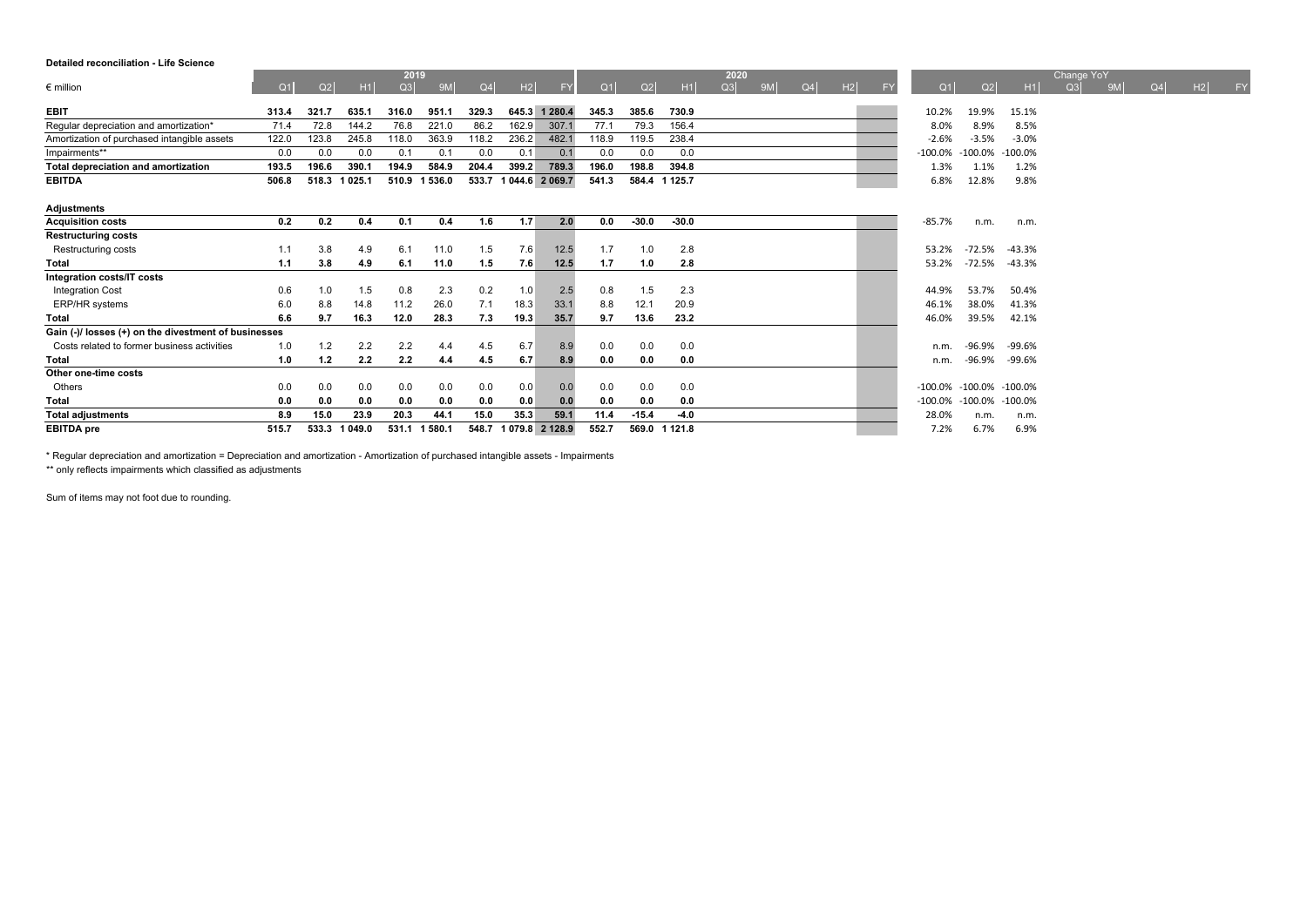| <b>Performance Materials</b>                    |                |          |          | 2019     |          |          |           |           |          |          |                | 2020 |    |    |    |    |                                |                      |          | Change YoY |    |    |    |           |
|-------------------------------------------------|----------------|----------|----------|----------|----------|----------|-----------|-----------|----------|----------|----------------|------|----|----|----|----|--------------------------------|----------------------|----------|------------|----|----|----|-----------|
| $\epsilon$ million                              | Q <sub>1</sub> | Q2       | H1       | Q3       | 9M       | Q4       | H2        | <b>FY</b> | Q1       | Q2       | H <sub>1</sub> | Q3   | 9M | Q4 | H2 | FY | Q <sub>1</sub>                 | Q <sub>2</sub>       | H1       | Q3         | 9M | Q4 | H2 | <b>FY</b> |
| <b>Net sales</b>                                | 604.1          | 589.0    | 1 193.1  | 582.7    | 1775.8   | 797.9    | 1 3 8 0.5 | 2 573.6   | 900.3    |          | 813.6 1713.9   |      |    |    |    |    | 49.0%                          | 38.1%                | 43.7%    |            |    |    |    |           |
| Cost of sales                                   | $-337.9$       | $-306.9$ | $-644.8$ | $-314.7$ | $-959.5$ | $-477.2$ | $-792.0$  | $-1436.8$ | $-515.1$ | $-472.0$ | $-987.1$       |      |    |    |    |    | 52.4%                          | 53.8%                | 53.1%    |            |    |    |    |           |
| thereof amortization of intangible assets       | $-28.2$        | $-28.2$  | $-56.4$  | $-28.5$  | $-84.9$  | $-41.0$  | $-69.5$   | $-125.9$  | $-41.0$  | $-41.0$  | $-82.0$        |      |    |    |    |    | 45.3%                          | 45.6%                | 45.5%    |            |    |    |    |           |
| Gross profit                                    | 266.3          | 282.0    | 548.3    | 267.9    | 816.2    | 320.6    | 588.6     | 1 136.9   | 385.3    | 341.6    | 726.8          |      |    |    |    |    | 44.7%                          | 21.1%                | 32.6%    |            |    |    |    |           |
| in % of net sales                               | 44.1%          | 47.9%    | 46.0%    | 46.0%    | 46.0%    | 40.2%    | 42.6%     | 44.2%     | 42.8%    | 42.0%    | 42.4%          |      |    |    |    |    |                                |                      |          |            |    |    |    |           |
| SG&A                                            | $-99.3$        | $-108.$  | $-207.4$ | $-121.8$ | $-329.2$ | $-233.3$ | $-355.1$  | $-562.6$  | $-197.6$ | $-303.4$ | $-501.0$       |      |    |    |    |    | 99.0%                          | 180.6% 141.6%        |          |            |    |    |    |           |
| in % of net sales                               | 16.4%          | 18.4%    | 17.4%    | 20.9%    | 18.5%    | 29.2%    | 25.7%     | 21.9%     | 21.9%    | 37.3%    | 29.2%          |      |    |    |    |    |                                |                      |          |            |    |    |    |           |
| Marketing and selling expenses                  | $-65.9$        | -66.     | $-132.0$ | $-61.0$  | $-193.0$ | $-136.0$ | $-197.0$  | $-329.0$  | $-135.6$ | $-133.9$ | $-269.5$       |      |    |    |    |    |                                | 105.8% 102.6% 104.2% |          |            |    |    |    |           |
| thereof amortization of intangible assets (M&S) | $-2.8$         | $-3.7$   | $-6.4$   | $-3.4$   | $-9.8$   | $-46.8$  | $-50.2$   | $-56.6$   | $-47.3$  | $-47.4$  | $-94.7$        |      |    |    |    |    | $>1.000\% > 1.000\% > 1.000\%$ |                      |          |            |    |    |    |           |
| Administration expenses                         | $-23.4$        | $-25.3$  | $-48.7$  | $-29.6$  | $-78.3$  | $-39.3$  | $-69.0$   | $-117.7$  | $-38.4$  | $-44.4$  | $-82.7$        |      |    |    |    |    | 63.8%                          | 75.5%                | 69.9%    |            |    |    |    |           |
| Impairment losses and reversals (IFRS 9)        | $-0.1$         | $-0.1$   | $-0.1$   | 0.5      | 0.4      | 0.1      | 0.6       | 0.5       | 0.6      | $-0.7$   | $-0.1$         |      |    |    |    |    |                                | n.m. >1.000%         | $-19.6%$ |            |    |    |    |           |
| Other operating expenses/income                 | $-9.9$         | $-16.7$  | $-26.6$  | $-31.6$  | $-58.2$  | $-58.2$  | $-89.8$   | $-116.4$  | $-24.2$  | $-124.4$ | $-148.6$       |      |    |    |    |    | 144.8%                         | 645.8%               | 459.2%   |            |    |    |    |           |
| Impairments**                                   | 0.0            | 0.0      | 0.0      | $-8.3$   | $-8.3$   | 0.9      | $-7.4$    | $-7.4$    | 0.0      | -111.6   | $-111.6$       |      |    |    |    |    | n.m.                           | n.m.                 | n.m.     |            |    |    |    |           |
| Research and development                        | $-71.8$        | $-74.4$  | $-146.7$ | $-48.1$  | $-194.2$ | $-73.0$  | $-121.1$  | $-267.2$  | $-71.3$  | $-68.3$  | $-139.7$       |      |    |    |    |    | -0.6%                          | $-8.1%$              | $-4.4%$  |            |    |    |    |           |
| in % of net sales                               | 11.9%          | 12.6%    | 12.2%    | 8.3%     | 10.9%    | 9.2%     | 8.8%      | 10.4%     | 7.9%     | 8.4%     | 8.1%           |      |    |    |    |    |                                |                      |          |            |    |    |    |           |
| thereof amortization of intangible assets (R&D) | $-0.6$         | $-0.5$   | $-1.1$   | $-0.5$   | $-1.5$   | $-0.5$   | $-1.0$    | $-2.0$    | $-0.5$   | $-1.2$   | $-1.7$         |      |    |    |    |    | $-22.2%$                       | 159.9%               | 59.4%    |            |    |    |    |           |
| EBIT                                            | 95.2           | 99.5     | 194.8    | 98.1     | 292.8    | 14.3     | 112.3     | 307.1     | 116.3    | $-30.2$  | 86.1           |      |    |    |    |    | 22.1%                          | n.m.                 | -55.8%   |            |    |    |    |           |
| in % of net sales                               | 15.8%          | 16.9%    | 16.3%    | 16.8%    | 16.5%    | 1.8%     | 8.1%      | 11.9%     | 12.9%    | $-3.7%$  | 5.0%           |      |    |    |    |    |                                |                      |          |            |    |    |    |           |
| Depreciation and amortization                   | 61.9           | 61.7     | 123.6    | 71.3     | 194.9    | 135.7    | 206.4     | 330.0     | 134.7    | 249.2    | 383.9          |      |    |    |    |    | 117.5%                         | 304 1%               | 210.6%   |            |    |    |    |           |
| <b>EBITDA</b>                                   | 157.1          | 161.2    | 318.3    | 169.4    | 487.7    | 149.3    | 318.7     | 637.0     | 251.0    | 219.0    | 470.0          |      |    |    |    |    | 59.7%                          | 35.9%                | 47.6%    |            |    |    |    |           |
| in % of net sales                               | 26.0%          | 27.4%    | 26.7%    | 29.1%    | 27.5%    | 18.7%    | 23.1%     | 24.8%     | 27.9%    | 26.9%    | 27.4%          |      |    |    |    |    |                                |                      |          |            |    |    |    |           |
| <b>EBITDA</b> pre                               | 192.6          | 190.3    | 382.9    | 177.5    | 560.4    | 243.0    | 420.5     | 803.4     | 285.5    | 238.3    | 523.8          |      |    |    |    |    | 48.3%                          | 25.2%                | 36.8%    |            |    |    |    |           |
| in % of net sales                               | 31.9%          | 32.3%    | 32.1%    | 30.5%    | 31.6%    | 30.5%    | 30.5%     | 31.2%     | 31.7%    | 29.3%    | 30.6%          |      |    |    |    |    |                                |                      |          |            |    |    |    |           |
| <b>Reconciliation to EBITDA pre</b>             |                |          |          |          |          |          |           |           |          |          |                |      |    |    |    |    |                                |                      |          |            |    |    |    |           |
| <b>EBITDA</b>                                   | 157.1          | 161.2    | 318.3    | 169.4    | 487.7    | 149.3    | 318.7     | 637.0     | 251.0    | 219.0    | 470.0          |      |    |    |    |    | 59.7%                          | 35.9%                | 47.6%    |            |    |    |    |           |
| <b>Adjustments</b>                              |                |          |          |          |          |          |           |           |          |          |                |      |    |    |    |    |                                |                      |          |            |    |    |    |           |
| thereof: Cost of Sales                          | 15.3           | 3.0      | 18.2     | 5.0      | 23.3     | 27.7     | 32.7      | 50.9      | 19.8     | 2.5      | 22.2           |      |    |    |    |    | 29.6%                          | 7%                   | 22.0%    |            |    |    |    |           |
| thereof: Marketing and selling expenses         | 2.4            | 4.6      | 7.0      | $-1.4$   | 5.6      | 0.4      | -0.9      | 6.1       | 1.3      | 2.6      | 3.9            |      |    |    |    |    | -46.5%                         | $-42.3%$             | $-43.8%$ |            |    |    |    |           |
| thereof: Administration expenses                | 1.3            | 0.9      | 2.2      | 6.8      | 9.0      | 1.6      | 8.4       | 10.6      | 0.3      | 8.6      | 8.9            |      |    |    |    |    | $-75.7%$                       | 812.7%               | 301.2%   |            |    |    |    |           |
| thereof: Other operating expenses/income        | 0.9            | 3.6      | 4.5      | 8.1      | 12.7     | 59.7     | 67.8      | 72.3      | 14.4     | 5.9      | 20.3           |      |    |    |    |    | $>1.000\%$                     | 63.0%                | 349.3%   |            |    |    |    |           |
| thereof: Research and development               | 15.5           | 17.0     | 32.6     | $-10.5$  | 22.1     | 4.4      | $-6.2$    | 26.4      | $-1.3$   | $-0.3$   | $-1.6$         |      |    |    |    |    | n.m.                           | n.m.                 | n.m.     |            |    |    |    |           |
| Total                                           | 35.4           | 29.1     | 64.6     | 8.1      | 72.6     | 93.7     | 101.8     | 166.4     | 34.6     | 19.2     | 53.8           |      |    |    |    |    | $-2.4%$                        | $-34.0%$             | $-16.7%$ |            |    |    |    |           |
| <b>EBITDA</b> pre                               | 192.6          | 190.3    | 382.9    | 177.5    | 560.4    | 243.0    | 420.5     | 803.4     | 285.5    | 238.3    | 523.8          |      |    |    |    |    | 48.3%                          | 25.2%                | 36.8%    |            |    |    |    |           |
|                                                 |                |          |          |          |          |          |           |           |          |          |                |      |    |    |    |    |                                |                      |          |            |    |    |    |           |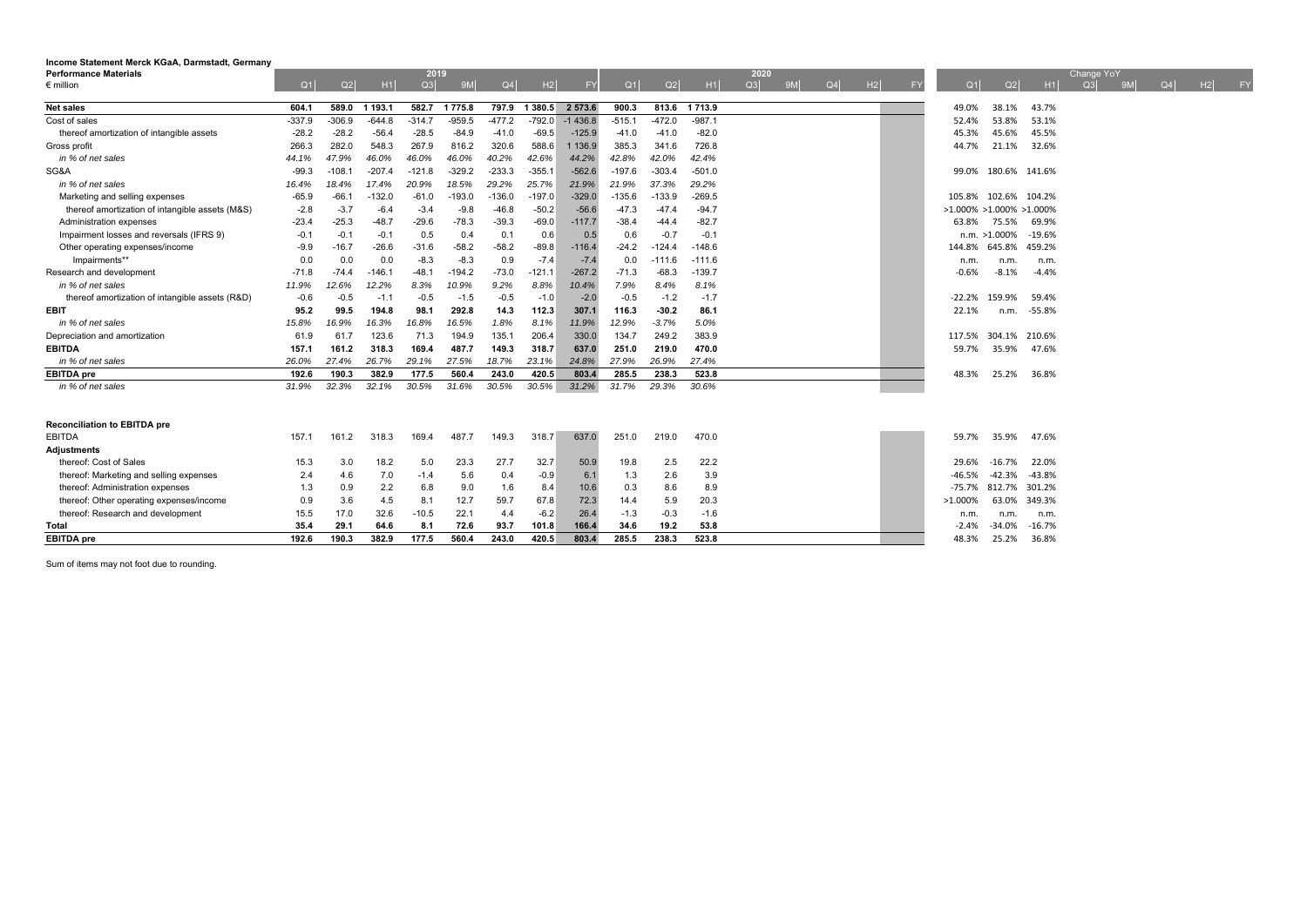#### **Detailed reconciliation - Performance Materials**

| 2019                                                 |                |       |       |       |                |        |       |       |            |         | 2020  |    |                |    |    |                        |                 | <b>Change YoY</b> |                |                |    |           |
|------------------------------------------------------|----------------|-------|-------|-------|----------------|--------|-------|-------|------------|---------|-------|----|----------------|----|----|------------------------|-----------------|-------------------|----------------|----------------|----|-----------|
| $\epsilon$ million                                   | Q <sub>1</sub> | Q2    | H1    | Q3    | 9 <sub>M</sub> | Q4     | H2    |       | $\Omega$ 1 | Q2      | H1    | Q3 | 9 <sub>M</sub> | Q4 | H2 | O <sub>1</sub>         | Q <sub>2</sub>  |                   | O <sub>3</sub> | Q <sub>4</sub> | H2 | <b>FY</b> |
| <b>EBIT</b>                                          | 95.2           | 99.5  | 194.8 | 98.1  | 292.8          | 14.3   | 112.3 | 307.1 | 116.3      | $-30.2$ | 86.1  |    |                |    |    | 22.1%                  | n.m.            | -55.8%            |                |                |    |           |
| Regular depreciation and amortization*               | 30.4           | 29.4  | 59.7  | 30.7  | 90.4           | 47.6   | 78.3  | 138.0 | 45.9       | 47.9    | 93.8  |    |                |    |    | 51.2%                  | 63.3%           | 57.2%             |                |                |    |           |
| Amortization of purchased intangible assets          | 31.5           | 32.3  | 63.9  | 32.3  | 96.2           | 88.3   | 120.6 | 184.5 | 88.8       | 89.7    | 178.4 |    |                |    |    | 181.4%                 | 177.4% 179.4%   |                   |                |                |    |           |
| Impairments**                                        | 0.0            | 0.0   | 0.0   | 8.3   | 8.3            | $-0.9$ | 7.4   | 7.4   | 0.0        | 111.6   | 111.6 |    |                |    |    | n.m.                   | n.m.            | n.m.              |                |                |    |           |
| Total depreciation and amortization                  | 61.9           | 61.7  | 123.6 | 71.3  | 194.9          | 135.1  | 206.4 | 330.0 | 134.7      | 249.2   | 383.9 |    |                |    |    | 117.5%                 | 304.1%          | 210.6%            |                |                |    |           |
| <b>EBITDA</b>                                        | 157.1          | 161.2 | 318.3 | 169.4 | 487.7          | 149.3  | 318.7 | 637.0 | 251.0      | 219.0   | 470.0 |    |                |    |    | 59.7%                  | 35.9%           | 47.6%             |                |                |    |           |
| <b>Adjustments</b>                                   |                |       |       |       |                |        |       |       |            |         |       |    |                |    |    |                        |                 |                   |                |                |    |           |
| <b>Acquisition costs</b>                             | 0.0            | 0.0   | 0.0   | 0.0   | 0.0            | 81.8   | 81.8  | 81.8  | 19.0       | 0.5     | 19.4  |    |                |    |    | n.m.                   | n.m.            | n.m.              |                |                |    |           |
| <b>Restructuring costs</b>                           |                |       |       |       |                |        |       |       |            |         |       |    |                |    |    |                        |                 |                   |                |                |    |           |
| Restructuring costs                                  | 34.1           | 26.3  | 60.5  | 0.9   | 61.3           | $-0.4$ | 0.4   | 60.9  | 7.4        | 2.5     | 9.9   |    |                |    |    | $-78.4%$               | -90.6%          | $-83.7%$          |                |                |    |           |
| <b>Total</b>                                         | 34.1           | 26.3  | 60.5  | 0.9   | 61.3           | $-0.4$ | 0.4   | 60.9  | 7.4        | 2.5     | 9.9   |    |                |    |    | $-78.4%$               | -90.6%          | $-83.7%$          |                |                |    |           |
| Integration costs/IT costs                           |                |       |       |       |                |        |       |       |            |         |       |    |                |    |    |                        |                 |                   |                |                |    |           |
| <b>Integration Cost</b>                              | 0.0            | 1.3   | 1.3   | 3.3   | 4.6            | 7.5    | 10.8  | 12.1  | 7.1        | 10.7    | 17.8  |    |                |    |    | >1.000% 724.0% >1.000% |                 |                   |                |                |    |           |
| <b>ERP/HR</b> systems                                | 1.3            | 1.5   | 2.8   | 3.9   | 6.7            | 4.7    | 8.6   | 11.4  | 1.1        | 5.6     | 6.6   |    |                |    |    | $-18.7%$               | 269.8% 136.1%   |                   |                |                |    |           |
| <b>Total</b>                                         | 1.3            | 2.8   | 4.1   | 7.2   | 11.3           | 12.2   | 19.4  | 23.5  | 8.2        | 16.3    | 24.5  |    |                |    |    | 525.0%                 | 479.9% 494.2%   |                   |                |                |    |           |
| Gain (-)/ losses (+) on the divestment of businesses |                |       |       |       |                |        |       |       |            |         |       |    |                |    |    |                        |                 |                   |                |                |    |           |
| Costs related to former business activities          | 0.0            | 0.0   | 0.0   | 0.0   | 0.0            | 0.2    | 0.2   | 0.2   | 0.1        | 0.0     | 0.1   |    |                |    |    | n.m.                   | n.m.            | n.m.              |                |                |    |           |
| <b>Total</b>                                         | 0.0            | 0.0   | 0.0   | 0.0   | 0.0            | 0.2    | 0.2   | 0.2   | 0.1        | 0.0     | 0.1   |    |                |    |    | n.m.                   | n.m.            | n.m.              |                |                |    |           |
| Other one-time costs                                 |                |       |       |       |                |        |       |       |            |         |       |    |                |    |    |                        |                 |                   |                |                |    |           |
| Others                                               | 0.0            | 0.0   | 0.0   | 0.0   | 0.0            | 0.0    | 0.0   | 0.0   | 0.0        | 0.0     | 0.0   |    |                |    |    | -100.0%                | -100.0% -100.0% |                   |                |                |    |           |
| <b>Total</b>                                         | 0.0            | 0.0   | 0.0   | 0.0   | 0.0            | 0.0    | 0.0   | 0.0   | 0.0        | 0.0     | 0.0   |    |                |    |    | -100.0%                | $-100.0\%$      | $-100.0%$         |                |                |    |           |
| <b>Total adjustments</b>                             | 35.4           | 29.1  | 64.6  | 8.1   | 72.6           | 93.7   | 101.8 | 166.4 | 34.6       | 19.2    | 53.8  |    |                |    |    | $-2.4%$                | $-34.0%$        | $-16.7%$          |                |                |    |           |
| <b>EBITDA</b> pre                                    | 192.6          | 190.3 | 382.9 | 177.5 | 560.4          | 243.0  | 420.5 | 803.4 | 285.5      | 238.3   | 523.8 |    |                |    |    | 48.3%                  | 25.2%           | 36.8%             |                |                |    |           |

\* Regular depreciation and amortization = Depreciation and amortization - Amortization of purchased intangible assets - Impairments

\*\* only reflects impairments which classified as adjustments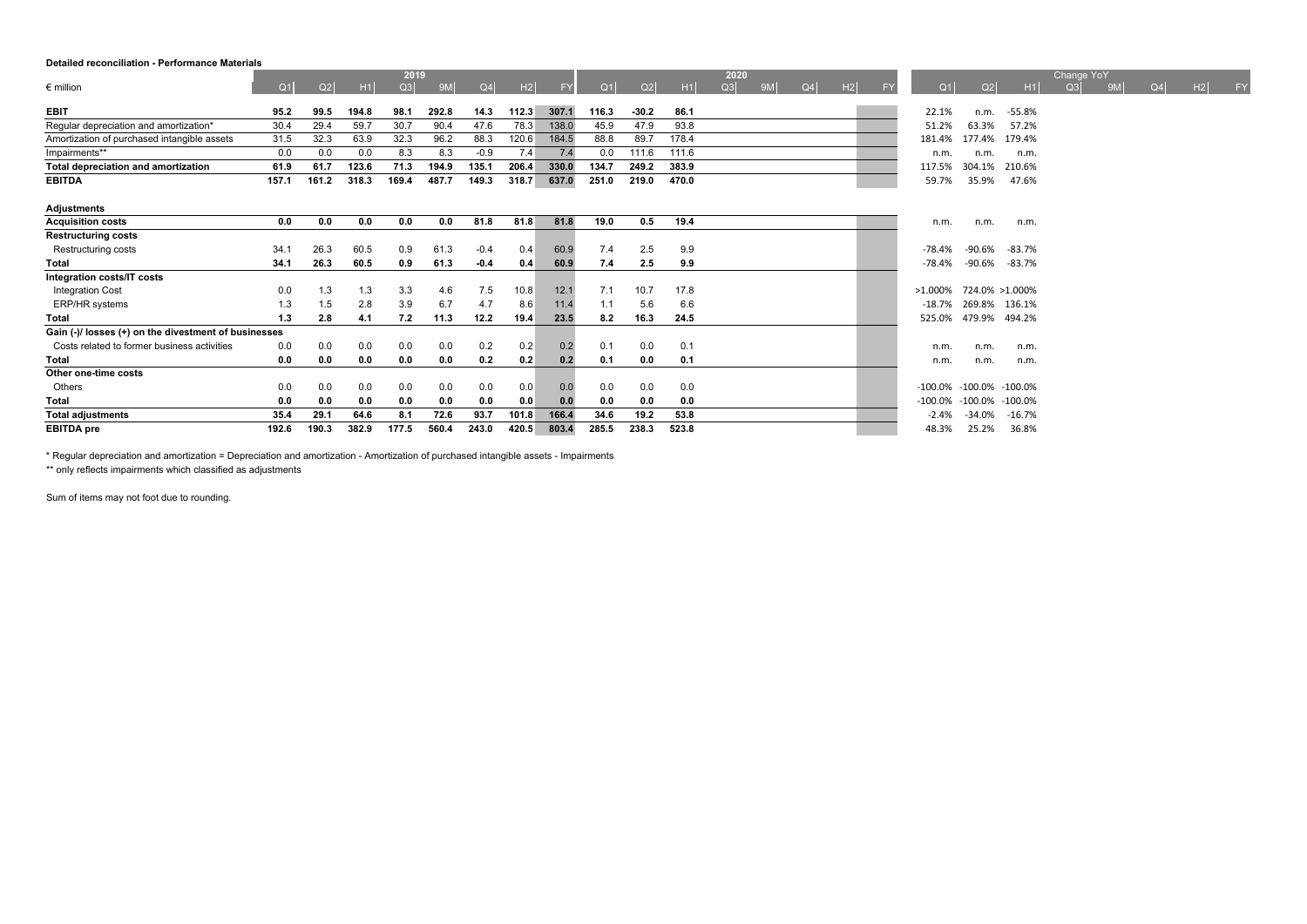| Corporate/Others                                |                |          |                | 2019     |          |                |          |           |                |                |          | 2020 |    |                |                |           |                |                |          | Change YoY |           |                |    |    |
|-------------------------------------------------|----------------|----------|----------------|----------|----------|----------------|----------|-----------|----------------|----------------|----------|------|----|----------------|----------------|-----------|----------------|----------------|----------|------------|-----------|----------------|----|----|
| $\epsilon$ million                              | Q <sub>1</sub> | Q2       | H <sub>1</sub> | Q3       | 9M       | Q <sub>4</sub> | H2       | <b>FY</b> | Q <sub>1</sub> | Q <sub>2</sub> | H1       | Q3   | 9M | Q <sub>4</sub> | H <sub>2</sub> | <b>FY</b> | Q <sub>1</sub> | Q <sub>2</sub> | H1       | Q3         | <b>QM</b> | Q <sub>4</sub> | H2 | FY |
| <b>Net sales</b>                                | 0.0            | 0.0      | 0.0            | 0.0      | 0.0      | 0.0            | 0.0      | 0.0       | 0.0            | 0.0            | 0.0      |      |    |                |                |           | n.m.           | n.m.           | n.m.     |            |           |                |    |    |
| Cost of sales                                   | $-1.8$         | $-2.4$   | $-4.1$         | 2.5      | $-1.7$   | $-1.1$         | 1.4      | $-2.8$    | $-0.6$         | $-0.2$         | $-0.8$   |      |    |                |                |           | $-65.0%$       | $-93.6%$       | $-81.4%$ |            |           |                |    |    |
| thereof amortization of intangible assets       | 0.0            | 0.0      | 0.0            | 0.0      | 0.0      | 0.0            | 0.0      | 0.0       | 0.0            | 0.0            | 0.0      |      |    |                |                |           | n.m.           | n.m            | n.m.     |            |           |                |    |    |
| Gross profit                                    | $-1.8$         | $-2.4$   | $-4.1$         | 2.5      | $-1.7$   | $-1.1$         | 1.4      | $-2.7$    | $-0.6$         | $-0.2$         | $-0.8$   |      |    |                |                |           | $-65.0%$       | $-93.6%$       | $-81.4%$ |            |           |                |    |    |
| SG&A                                            | $-143.0$       | $-130.7$ | $-273.7$       | $-119.6$ | $-393.3$ | $-161.8$       | $-281.4$ | $-555.1$  | $-152.2$       | $-122.8$       | $-275.0$ |      |    |                |                |           | 6.4%           | $-6.1%$        | 0.5%     |            |           |                |    |    |
| Marketing and selling expenses                  | $-5.0$         | $-1.6$   | $-6.6$         | $-4.4$   | $-11.0$  | $-7.7$         | $-12.1$  | $-18.7$   | $-2.2$         | $-3.8$         | $-6.0$   |      |    |                |                |           | $-55.5%$       | 133.5%         | $-9.4%$  |            |           |                |    |    |
| thereof amortization of intangible assets (M&S) | $-0.1$         | 0.1      | 0.0            | 0.0      | 0.0      | 0.0            | 0.0      | 0.0       | 0.0            | 0.0            | 0.0      |      |    |                |                |           | $-99.7%$       | n.m            | 2.8%     |            |           |                |    |    |
| Administration expenses                         | $-84.6$        | $-91.3$  | $-175.8$       | $-72.3$  | $-248.1$ | $-102.9$       | $-175.2$ | $-351.0$  | $-81.6$        | $-73.0$        | $-154.6$ |      |    |                |                |           | $-3.5%$        | $-20.0%$       | $-12.1%$ |            |           |                |    |    |
| Impairment losses and reversals (IFRS 9)        | $-0.3$         | 0.2      | $-0.7$         | 0.2      | 0.1      | $-0.3$         | $-0.1$   | $-0.2$    | 0.1            | 0.3            | 0.4      |      |    |                |                |           | n.m.           | 74.1%          | n.m.     |            |           |                |    |    |
| Other operating expenses/income                 | $-53.2$        | $-38.0$  | $-91.2$        | $-43.0$  | $-134.2$ | $-50.9$        | $-94.0$  | $-185.1$  | $-68.5$        | $-46.3$        | $-114.8$ |      |    |                |                |           | 28.8%          | 21.8%          | 25.9%    |            |           |                |    |    |
| Impairments**                                   | 0.0            | 0.0      | 0.0            | 0.0      | 0.0      | $-0.4$         | $-0.4$   | $-0.4$    | 0.0            | $-0.2$         | $-0.2$   |      |    |                |                |           | n.m.           | n.m            | n.m.     |            |           |                |    |    |
| Research and development                        | $-12.8$        | $-14.8$  | $-27.6$        | $-14.3$  | $-41.9$  | $-17.3$        | $-31.6$  | $-59.2$   | $-15.0$        | $-10.6$        | $-25.6$  |      |    |                |                |           | 17.9%          | $-28.7%$       | $-7.1%$  |            |           |                |    |    |
| thereof amortization of intangible assets (R&D) | 0.0            | 0.0      | 0.0            | 0.0      | 0.0      | 0.0            | 0.0      | 0.0       | 0.0            | 0.0            | 0.0      |      |    |                |                |           | n.m.           | n.m            | n.m.     |            |           |                |    |    |
| EBIT                                            | $-157.5$       | $-147.9$ | $-305.4$       | $-131.4$ | -436.8   | $-180.2$       | $-311.5$ | $-617.0$  | $-167.9$       | $-133.5$       | $-301.4$ |      |    |                |                |           | 6.6%           | $-9.7%$        | $-1.3%$  |            |           |                |    |    |
| Depreciation and amortization                   | 17.3           | 19.7     | 37.7           | 19.9     | 57.0     | 23.2           | 43.1     | 80.2      | 22.7           | 18.6           | 40.8     |      |    |                |                |           | 27.5%          | $-5.6%$        | 9.9%     |            |           |                |    |    |
| <b>EBITDA</b>                                   | $-140.2$       | $-128.1$ | $-268.3$       | $-111.5$ | $-379.8$ | $-157.0$       | $-268.5$ | $-536.8$  | $-145.8$       | $-114.8$       | $-260.6$ |      |    |                |                |           | 4.0%           | $-10.4%$       | $-2.9%$  |            |           |                |    |    |
| <b>EBITDA</b> pre                               | $-111.8$       | $-112.1$ | $-223.9$       | $-98.1$  | $-322.0$ | $-147.2$       | $-245.3$ | $-469.2$  | $-129.1$       | $-107.2$       | $-236.2$ |      |    |                |                |           | 15.5%          | $-4.5%$        | 5.5%     |            |           |                |    |    |
|                                                 |                |          |                |          |          |                |          |           |                |                |          |      |    |                |                |           |                |                |          |            |           |                |    |    |
| <b>Reconciliation to EBITDA pre</b>             |                |          |                |          |          |                |          |           |                |                |          |      |    |                |                |           |                |                |          |            |           |                |    |    |
| EBITDA                                          | $-140.2$       | $-128.1$ | $-268.3$       | $-111.5$ | $-379.8$ | $-157.0$       | $-268.5$ | $-536.8$  | $-145.8$       | $-114.8$       | $-260.6$ |      |    |                |                |           | 4.0%           | $-10.4%$       | $-2.9%$  |            |           |                |    |    |
| <b>Adjustments</b>                              |                |          |                |          |          |                |          |           |                |                |          |      |    |                |                |           |                |                |          |            |           |                |    |    |
| thereof: Cost of Sales                          | 0.0            | 0.0      | 0.0            | 0.0      | 0.0      | 0.0            | 0.0      | 0.0       | 0.0            | 0.0            | 0.0      |      |    |                |                |           | n.m.           | n.m            | n.m.     |            |           |                |    |    |
| thereof: Marketing and selling expenses         | 0.0            | 0.0      | 0.0            | 0.0      | 0.0      | 0.1            | 0.1      | 0.1       | 0.0            | 0.0            | 0.0      |      |    |                |                |           | n.m.           | n.m            | n.m.     |            |           |                |    |    |
| thereof: Administration expenses                | 27.6           | 7.4      | 35.0           | 7.5      | 42.5     | 6.8            | 14.3     | 49.3      | 5.7            | 10.4           | 16.1     |      |    |                |                |           | $-79.2%$       | 39.6%          | $-54.0%$ |            |           |                |    |    |
| thereof: Other operating expenses/income        | 0.8            | 8.6      | 9.4            | 6.0      | 15.4     | 2.9            | 8.8      | 18.2      | 11.0           | $-2.7$         | 8.3      |      |    |                |                |           | >1.000%        | n.m            | $-11.6%$ |            |           |                |    |    |
| thereof: Research and development               | 0.0            | 0.0      | 0.0            | 0.0      | 0.0      | 0.0            | 0.0      | 0.0       | 0.0            | 0.0            | 0.0      |      |    |                |                |           | n.m.           | n.m            | n.m.     |            |           |                |    |    |
| Total                                           | 28.4           | 16.0     | 44.4           | 13.4     | 57.8     | 9.8            | 23.2     | 67.6      | 16.7           | 7.7            | 24.4     |      |    |                |                |           | $-41.2%$       | $-51.9%$       | $-45.0%$ |            |           |                |    |    |
| <b>EBITDA</b> pre                               | $-111.8$       | $-112.1$ | $-223.9$       | $-98.1$  | $-322.0$ | $-147.2$       | $-245.3$ | $-469.2$  | $-129.1$       | $-107.2$       | $-236.2$ |      |    |                |                |           | 15.5%          | $-4.5%$        | 5.5%     |            |           |                |    |    |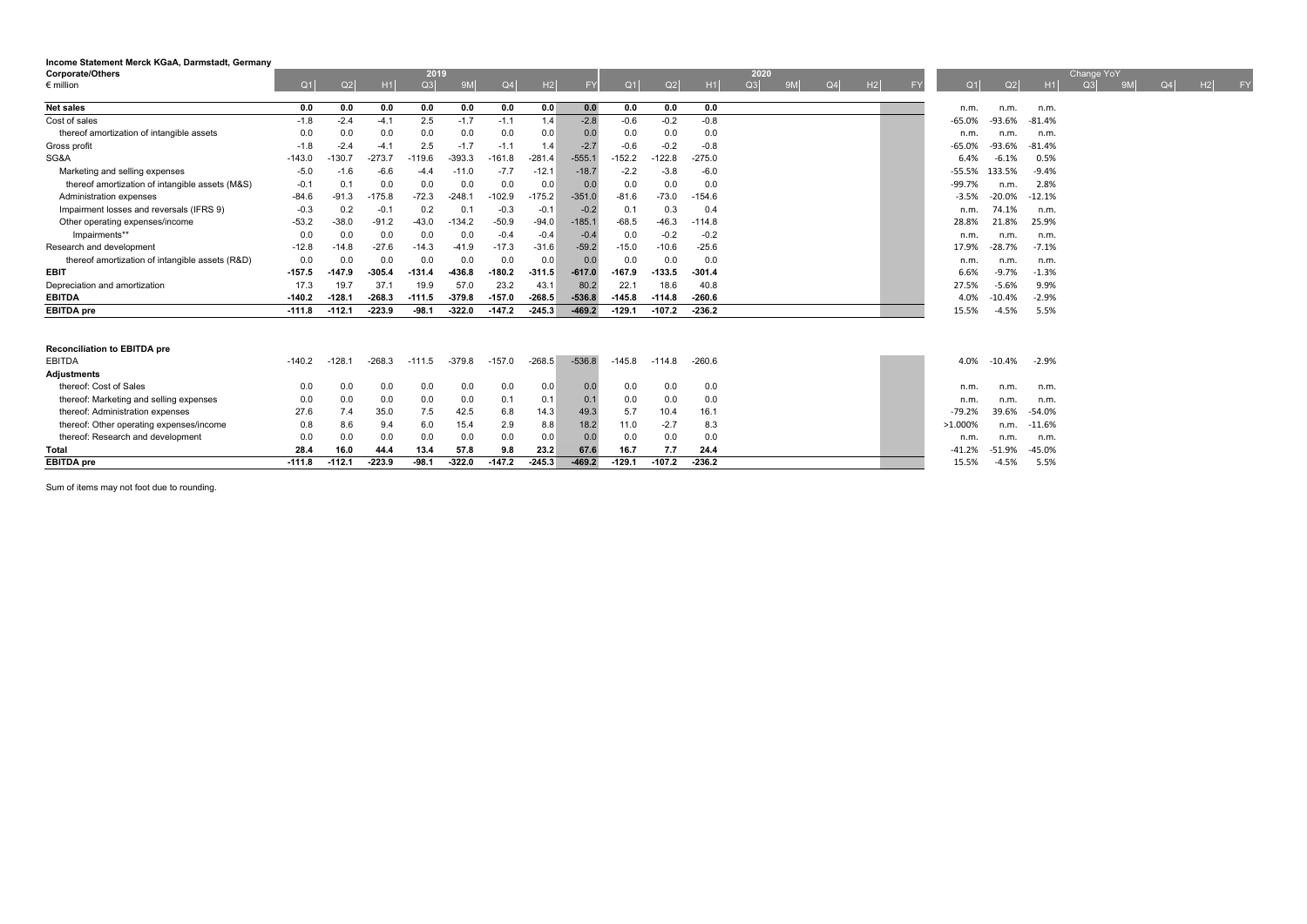#### **Detailed reconciliation - Corporate / Others**

|                                                      |                |          |                | 2019     |          |            |          |           |          |          |          | 2020 |           |    |    |           |            |                |          | Change YoY     |                |    |           |
|------------------------------------------------------|----------------|----------|----------------|----------|----------|------------|----------|-----------|----------|----------|----------|------|-----------|----|----|-----------|------------|----------------|----------|----------------|----------------|----|-----------|
| $\epsilon$ million                                   | Q <sub>1</sub> | Q2       | H <sub>1</sub> | Q3       |          | $\Omega$ 4 | H2       | <b>FY</b> | Q1       | Q2       | H1       | Q3   | <b>9M</b> | Q4 | H2 | <b>FY</b> | $\Omega$ 1 | Q <sub>2</sub> | H1       | O <sub>3</sub> | Q <sub>4</sub> | H2 | <b>FY</b> |
| <b>EBIT</b>                                          | $-157.5$       | $-147.9$ | $-305.4$       | $-131.4$ | $-436.8$ | $-180.2$   | $-311.5$ | $-617.0$  | $-167.9$ | $-133.5$ | $-301.4$ |      |           |    |    |           | 6.6%       | $-9.7%$        | $-1.3%$  |                |                |    |           |
| Regular depreciation and amortization*               | 17.2           | 19.9     | 37.1           | 19.9     | 57.0     | 22.8       | 42.6     | 79.7      | 22.1     | 18.5     | 40.6     |      |           |    |    |           | 28.2%      | $-6.9%$        | 9.4%     |                |                |    |           |
| Amortization of purchased intangible assets          | 0.1            | $-0.1$   | 0.0            | 0.0      | 0.0      | 0.0        | 0.0      | 0.0       | 0.0      | 0.0      | 0.0      |      |           |    |    |           | $-99.7%$   | n.m.           | 2.8%     |                |                |    |           |
| Impairments**                                        | 0.0            | 0.0      | 0.0            | 0.0      | 0.0      | 0.4        | 0.4      | 0.4       | 0.0      | 0.2      | 0.2      |      |           |    |    |           | n.m.       | n.m.           | n.m.     |                |                |    |           |
| Total depreciation and amortization                  | 17.3           | 19.8     | 37.1           | 19.9     | 57.0     | 23.2       | 43.1     | 80.2      | 22.1     | 18.6     | 40.8     |      |           |    |    |           | 27.5%      | $-5.6%$        | 9.9%     |                |                |    |           |
| <b>EBITDA</b>                                        | $-140.2$       | $-128.1$ | $-268.3$       | $-111.5$ | $-379.8$ | $-157.0$   | $-268.5$ | $-536.8$  | $-145.8$ | $-114.8$ | $-260.6$ |      |           |    |    |           | 4.0%       | $-10.4%$       | $-2.9%$  |                |                |    |           |
|                                                      |                |          |                |          |          |            |          |           |          |          |          |      |           |    |    |           |            |                |          |                |                |    |           |
| <b>Adjustments</b>                                   |                |          |                |          |          |            |          |           |          |          |          |      |           |    |    |           |            |                |          |                |                |    |           |
| <b>Acquisition costs</b>                             | 0.0            | 0.0      | 0.0            | 0.0      | 0.0      | 0.0        | 0.0      | 0.0       | 0.0      | 0.0      | 0.0      |      |           |    |    |           | n.m.       | n.m.           | n.m.     |                |                |    |           |
| <b>Restructuring costs</b>                           |                |          |                |          |          |            |          |           |          |          |          |      |           |    |    |           |            |                |          |                |                |    |           |
| Restructuring costs                                  | 25.9           | 4.3      | 30.2           | 2.0      | 32.2     | $-2.2$     | $-0.2$   | 30.0      | 4.3      | 5.2      | 9.5      |      |           |    |    |           | $-83.4%$   | 20.9%          | $-68.5%$ |                |                |    |           |
| <b>Total</b>                                         | 25.9           | 4.3      | 30.2           | 2.0      | 32.2     | $-2.2$     | $-0.2$   | 30.0      | 4.3      | 5.2      | 9.5      |      |           |    |    |           | $-83.4%$   | 20.9%          | $-68.5%$ |                |                |    |           |
| IT project costs                                     |                |          |                |          |          |            |          |           |          |          |          |      |           |    |    |           |            |                |          |                |                |    |           |
| <b>Integration Cost</b>                              | 0.0            | 0.1      | 0.1            | 0.1      | 0.2      | 0.0        | 0.1      | 0.2       | 0.0      | 0.0      | 0.0      |      |           |    |    |           |            |                |          |                |                |    |           |
| ERP/HR systems                                       | 3.2            | 5.8      | 9.0            | 6.4      | 15.4     | 7.6        | 14.0     | 23.0      | 2.9      | 5.9      | 8.9      |      |           |    |    |           | $-8.1%$    | 2.1%           | $-1.5%$  |                |                |    |           |
| Total                                                | 3.2            | 5.9      | 9.1            | 6.5      | 15.6     | 7.6        | 14.1     | 23.2      | 3.0      | 5.9      | 8.9      |      |           |    |    |           | $-6.7%$    | $-0.5%$        | $-2.7%$  |                |                |    |           |
| Gain (-)/ losses (+) on the divestment of businesses |                |          |                |          |          |            |          |           |          |          |          |      |           |    |    |           |            |                |          |                |                |    |           |
| Costs related to former business activities          | 0.0            | 0.0      | 0.0            | 0.5      | 0.5      | 0.8        | 1.3      | 1.3       | 1.8      | 0.7      | 2.5      |      |           |    |    |           | >1.000%    | n.m.           | n.m.     |                |                |    |           |
| Total                                                | 0.0            | 0.0      | 0.0            | 0.5      | 0.5      | 0.8        | 1.3      | 1.3       | 1.8      | 0.7      | 2.5      |      |           |    |    |           | >1.000%    | n.m.           | n.m.     |                |                |    |           |
| Other one-time costs                                 |                |          |                |          |          |            |          |           |          |          |          |      |           |    |    |           |            |                |          |                |                |    |           |
| Others                                               | $-0.7$         | 5.8      | 5.1            | 4.4      | 9.5      | 3.6        | 8.0      | 13.1      | 7.6      | $-4.0$   | 3.5      |      |           |    |    |           | n.m.       | n.m.           | $-30.9%$ |                |                |    |           |
| <b>Total</b>                                         | $-0.7$         | 5.8      | 5.1            | 4.4      | 9.5      | 3.6        | 8.0      | 13.1      | 7.6      | $-4.0$   | 3.5      |      |           |    |    |           | n.m.       | n.m.           | $-30.9%$ |                |                |    |           |
| <b>Total adjustments</b>                             | 28.4           | 16.0     | 44.4           | 13.4     | 57.8     | 9.8        | 23.2     | 67.6      | 16.7     | 7.7      | 24.4     |      |           |    |    |           | $-41.2%$   | $-51.9%$       | $-45.0%$ |                |                |    |           |
| <b>EBITDA</b> pre                                    | $-111.8$       | $-112.1$ | $-223.9$       | $-98.1$  | $-322.0$ | $-147.2$   | $-245.3$ | $-469.2$  | $-129.1$ | $-107.2$ | $-236.2$ |      |           |    |    |           | 15.5%      | $-4.5%$        | 5.5%     |                |                |    |           |

\* Regular depreciation and amortization = Depreciation and amortization - Amortization of purchased intangible assets - Impairments

\*\* only reflects impairments which classified as adjustments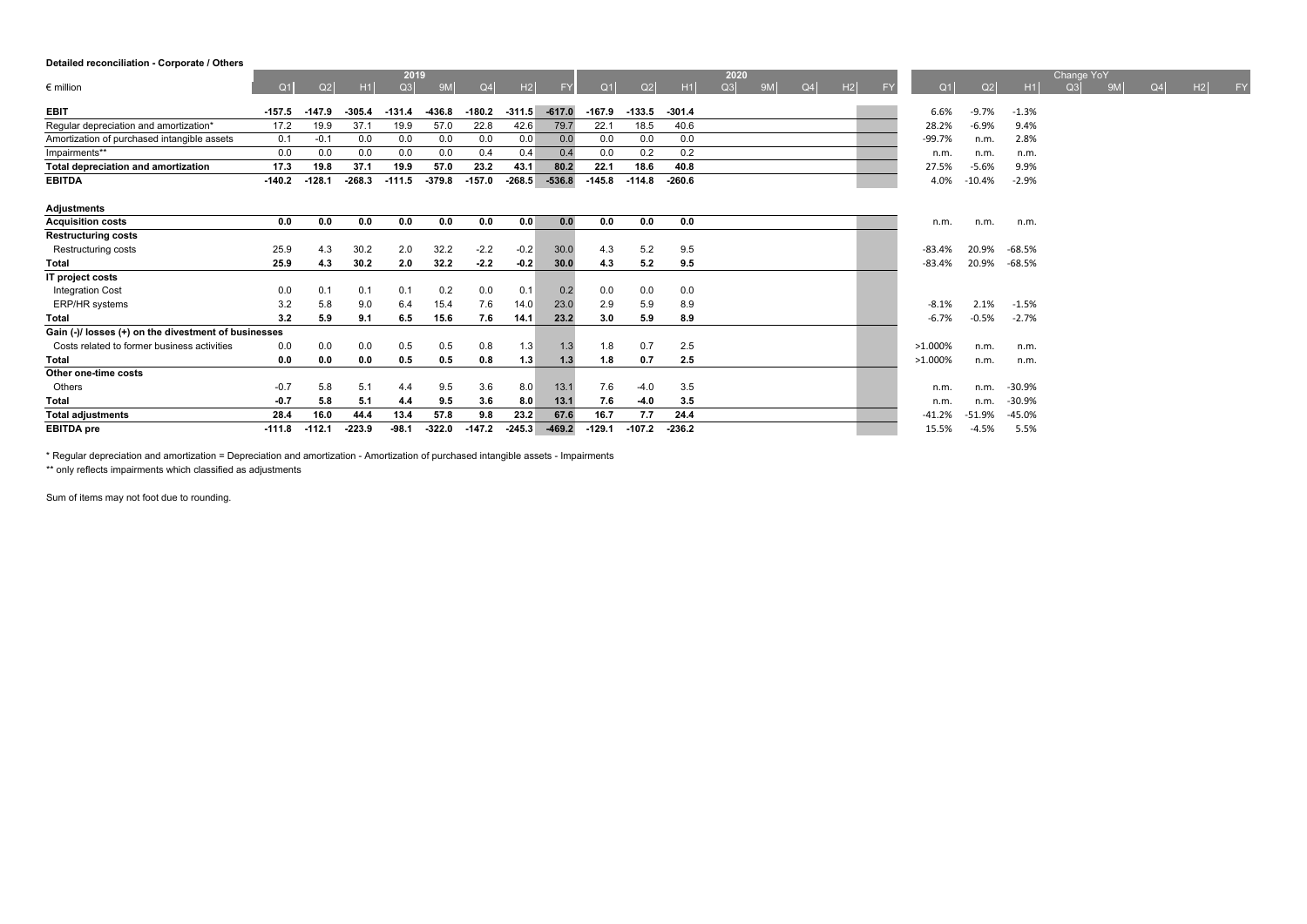| Cash Flow Statement Merck KGaA, Darmstadt, Germany                  |                    |                      |                      |                    |                   |                  |                  |                         |                |                    |                     |      |    |                     |  |                  |                       |                       |                      |            |  |
|---------------------------------------------------------------------|--------------------|----------------------|----------------------|--------------------|-------------------|------------------|------------------|-------------------------|----------------|--------------------|---------------------|------|----|---------------------|--|------------------|-----------------------|-----------------------|----------------------|------------|--|
| Group                                                               |                    |                      |                      | 2019               |                   |                  |                  |                         |                |                    |                     | 2020 |    |                     |  |                  |                       |                       | Change YoY           |            |  |
| $\notin$ million                                                    | Q <sub>1</sub>     | Q <sub>2</sub>       | H1                   | O <sub>3</sub>     | 9M                | Q <sub>4</sub>   | H <sub>2</sub>   | F                       | Q1             | Q <sub>2</sub>     | H1                  | Q3   | 9M | $Q4$ H <sub>2</sub> |  | Q1               | Q <sub>2</sub>        | H1                    | Q3<br>9 <sub>M</sub> | $Q4$ H2 FY |  |
| Profit after tax                                                    | 189.5              | 470.9                | 660.4                | 341.9              | 1 002.3           | 321.3            | 663.2            | 1 3 2 3 . 6             | 458.0          | 289.0              | 747.1               |      |    |                     |  | 141.7%           | $-38.6%$              | 13.1%                 |                      |            |  |
| Depreciation/amortization/impairment losses/write-ups               | 474.0              | 453.0                | 927.0                | 464.2              | 1 391.3           | 552.4            | 1016.6           | 1943.6                  | 431.5          | 559.3              | 990.7               |      |    |                     |  | $-9.0%$          | 23.4%                 | 6.9%                  |                      |            |  |
| of tangible assets                                                  | 161.7              | 167.2                | 328.9                | 181.6              | 510.4             | 208.0            | 389.6            | 718.5                   | 189.3          | 208.0              | 397.3               |      |    |                     |  | 17.1%            | 24.4%                 | 20.8%                 |                      |            |  |
| of intangible assets                                                | 312.3              | 288.3                | 600.6                | 282.7              | 883.3             | 344.6            | 627.3            | 1 2 2 7 .9              | 242.3          | 348.3              | 590.6               |      |    |                     |  | $-22.4%$         | 20.8%                 | $-1.7%$               |                      |            |  |
| of financial assets                                                 | 0.0                | $-2.4$               | $-2.4$               | $-0.1$             | $-2.5$            | $-0.3$           | $-0.3$           | $-2.7$                  | $-0.1$         | 2.9                | 2.8                 |      |    |                     |  | n.m.             | n.m.                  | n.m.                  |                      |            |  |
| Changes in working capital                                          | $-178.2$           | $-58.3$              | $-236.4$             | $-93.9$            | $-330.3$          | 160.8            | 66.9             | $-169.5$                | $-355.8$       | $-112.4$           | $-468.3$            |      |    |                     |  | 99.7%            | 93.0%                 | 98.1%                 |                      |            |  |
| Changes in inventories                                              | $-145.7$           | $-113.2$             | $-258.9$             | $-57.4$            | $-316.4$          | $-7.1$           | $-64.6$          | $-323.5$                | $-128.7$       | $-117.9$           | $-246.6$            |      |    |                     |  | $-11.7%$         | 4.2%                  | $-4.8%$               |                      |            |  |
| Changes in trade accounts receivable                                | $-14.9$            | $-103.9$             | $-118.8$<br>141.3    | $-23.1$            | $-141.9$          | 95.2             | 72.1             | $-46.8$                 | $-254.3$       | 74.7               | $-179.6$<br>$-42.0$ |      |    |                     |  | >1.000%          | n.m.                  | 51.2%                 |                      |            |  |
| Changes in trade accounts payable<br>Changes in provisions          | $-17.5$<br>100.2   | 158.8<br>$-46.6$     | 53.6                 | $-13.3$<br>80.6    | 128.0<br>134.2    | 72.8<br>19.0     | 59.5<br>99.6     | 200.8<br>153.2          | 27.1<br>15.8   | $-69.2$<br>$-53.8$ | $-38.0$             |      |    |                     |  | n.m.<br>$-84.2%$ | n.m.<br>15.4%         | n.m.<br>n.m.          |                      |            |  |
| Changes in other assets and liabilities                             | $-89.1$            | $-25.8$              | $-114.9$             | 128.8              | 13.9              | $-404.6$         | $-275.8$         | $-390.7$                | $-22.9$        | $-166.5$           | $-189.3$            |      |    |                     |  | $-74.3%$         | 544.7%                | 64.8%                 |                      |            |  |
| Neutralization of gain/loss on disposal of assets                   | 1.0                | $-50.3$              | $-49.3$              | 10.0               | $-39.3$           | $-17.9$          | $-8.0$           | $-57.3$                 | $-34.6$        | $-3.9$             | $-38.4$             |      |    |                     |  | n.m.             | $-92.3%$              | $-22.0%$              |                      |            |  |
| Other non-cash income and expenses                                  | $-5.0$             | $-0.2$               | $-5.3$               | $-1.0$             | $-6.3$            | 59.5             | 58.5             | 53.2                    | 24.4           | $-9.5$             | 14.9                |      |    |                     |  | n.m.             | $>1.000\%$            | n.m.                  |                      |            |  |
| Net cash flows from operating activities                            | 492.5              | 742.6                | 1235.1               | 930.6              | 2 165.8           | 690.4            | 621.0            | 2856.2                  | 516.5          | 502.2              | 1 018.7             |      |    |                     |  | 4.9%             | $-32.4%$              | $-17.5%$              |                      |            |  |
| thereof: from discontinued operations                               | 0.0                | $-11.6$              | $-11.6$              | 11.6               | 0.0               | 0.0              | 11.6             | 0.0                     | 0.0            | 0.0                | 0.0                 |      |    |                     |  | n.m.             | $-100.0%$             | $-100.0%$             |                      |            |  |
|                                                                     |                    |                      |                      |                    |                   |                  |                  |                         |                |                    |                     |      |    |                     |  |                  |                       |                       |                      |            |  |
| Purchase of intangible assets                                       | $-9.2$             | $-83.4$              | $-92.6$              | $-29.3$            | $-121.8$          | $-86.4$          | $-115.6$         | $-208.2$                | $-17.9$        | $-48.4$            | $-66.3$             |      |    |                     |  | 95.0%            | $-41.9%$              | $-28.4%$              |                      |            |  |
| Disposal of intangible assets                                       | 17.2               | $-0.3$               | 16.9                 | 7.6                | 24.5              | $-1.6$           | 6.0              | 22.9                    | 6.0            | 7.1                | 13.1                |      |    |                     |  | $-64.9%$         | n.m.                  | $-22.3%$              |                      |            |  |
| Purchase of property, plant and equipment                           | $-208.7$           | $-165.0$             | $-373.8$             | $-192.7$           | $-566.5$          | $-246.4$         | $-439.1$         | $-812.9$                | $-340.8$       | $-200.4$           | $-541.2$            |      |    |                     |  | 63.3%            | 21.4%                 | 44.8%                 |                      |            |  |
| Disposal of property, plant and equipment                           | 2.9                | 3.5                  | 6.4                  | $-1.1$             | 5.3               | 25.4             | 24.3             | 30.7                    | 3.5            | 6.1                | 9.5                 |      |    |                     |  | 20.0%            | 73.6%                 | 49.3%                 |                      |            |  |
| Acquisitions                                                        | $-0.5$             | $-9.7$               | $-10.2$              | $-56.4$            | $-66.6$           | 960.1            | 5 009.1          | $-5019.8$               | $-0.8$         | $-5.8$             | $-6.5$              |      |    |                     |  | 50.2%            | $-40.8%$              | $-36.3%$              |                      |            |  |
| Divestments                                                         | $-1.4$             | $-90.6$              | $-92.1$              | $-5.7$             | $-97.8$           | $-12.4$          | $-18.2$          | $-110.2$                | 56.1           | $-0.3$             | 55.8                |      |    |                     |  | n.m.             | $-99.7%$              | n.m.                  |                      |            |  |
| Changes/ Purchase of financial assets                               | $-37.0$            | $-127.4$             | $-164.4$             | $-4.0$             | $-168.5$          | $-21.0$          | $-32.4$          | $-196.3$                | $-25.6$        | $-12.4$            | $-38.0$             |      |    |                     |  | $-30.8%$         | $-90.2%$              | $-76.9%$              |                      |            |  |
| Disposal of financial assets                                        | 7.7                | 2.8                  | 10.4                 | 72.4               | 82.8              | 56.7             | 129.0            | 139.5                   | 31.3           | 38.4               | 69.7                |      |    |                     |  | 309.2%           | $>1.000\%$            | 569.5%                |                      |            |  |
| Payments for investments in non-financial assets                    | $-100.0$           | $-399.9$             | $-499.9$             | 0.0                | $-499.9$          | 0.0              | 0.0              | $-499.9$                | 0.0            | 0.0                | 0.0                 |      |    |                     |  | $-100.0%$        | $-100.0%$             | $-100.0%$             |                      |            |  |
| Disposal of non-financial non-operative assets                      | 0.0                | 0.0                  | 0.0                  | 0.0                | 0.0               | 501.5            | 501.5            | 501.5                   | 0.0            | 0.0                | 0.0                 |      |    |                     |  | n.m.             | n.m.                  | n.m.                  |                      |            |  |
| Net cash flows from investing activities                            | $-329.1$<br>$-4.8$ | $-870.1$<br>$-106.9$ | -1 199.2<br>$-111.7$ | $-209.2$<br>$-6.4$ | 408.4<br>$-118.1$ | 744.4<br>$-11.3$ | 953.6<br>$-17.7$ | 152.8<br>-6             | $-288.1$       | $-215.8$<br>0.0    | $-503.9$<br>0.0     |      |    |                     |  | $-12.4%$         | $-75.2%$<br>$-100.0%$ | $-58.0%$<br>$-100.0%$ |                      |            |  |
| thereof: from discontinued operations                               |                    |                      |                      |                    |                   |                  |                  | $-129.4$                | 0.0            |                    |                     |      |    |                     |  | $-100.0\%$       |                       |                       |                      |            |  |
| Dividend payments to Merck KGaA shareholders                        | 0.0                | $-161.6$             | $-161.6$             | 0.0                | $-161.6$          | 0.0              | 0.0              | $-161.6$                | 0.0            | $-168.0$           | $-168.0$            |      |    |                     |  | n.m.             | 4.0%                  | 4.0%                  |                      |            |  |
| Dividend payments to non-controlling interests                      | 0.0                | $-11.4$              | $-11.4$              | $-0.2$             | $-11.5$           | $-0.1$           | $-0.3$           | $-11.7$                 | $-5.1$         | $-0.2$             | $-5.3$              |      |    |                     |  | n.m.             | $-98.0%$              | $-53.1%$              |                      |            |  |
| Profit transferred to E.Merck                                       | $-61.5$            | $-453.9$             | $-515.4$             | 0.0                | $-515.4$          | 0.0              | 0.0              | $-515.4$                | $-57.6$        | $-454.6$           | $-512.2$            |      |    |                     |  | $-6.3%$          | 0.1%                  | $-0.6%$               |                      |            |  |
| Changes in financial liabilities to E.Merck                         | 9.0                | 396.7                | 405.7                | $-193.8$           | 212.0             | $-224.4$         | $-418.2$         | $-12.4$                 | $-34.1$        | 389.6              | 355.5               |      |    |                     |  | n.m              | $-1.8%$               | $-12.4%$              |                      |            |  |
| Other changes in net equity                                         | 0.0                | 0.0                  | 0.0                  | 0.0                | 0.0               | 0.0              | 0.0              | 0.0                     | 0.0            | 0.0                | 0.0                 |      |    |                     |  | n.m.             | n.m.                  | $-94.0%$              |                      |            |  |
| Changes in current and non-current financial liabilities            | 49.2               | 1473.8               | 1523.1               | 1 1 2 8 .0         | 2651.1            | $-48.2$          | 1079.8           | 2 602.9                 | 638.2          | $-68.9$            | 569.3               |      |    |                     |  | >1.000%          | n.m.                  | $-62.6%$              |                      |            |  |
| Other changes from financing activities                             | 0.0                | 0.0                  | 0.0                  | 0.0                | 0.1               | 0.0              | 0.0              | $\Omega$                | 0.1            | 0.0                | 0.1                 |      |    |                     |  | n.m.             | n.m.                  | 95.3%                 |                      |            |  |
| Net cash flows from financing activities                            | $-3.2$             | 1 243.8              | 1 240.5              | 934.1              | 2 174.7           | $-272.7$         | 661.4            | 1901.9                  | 541.5          | $-302.1$           | 239.4               |      |    |                     |  | n.m.             | n.m.                  | $-80.7%$              |                      |            |  |
| thereof: from discontinued operations                               | 0.0                | 0.0                  | 0.0                  | 0.0                | 0.0               | 0.0              | 0.0              | 0.0                     | 0.0            | 0.0                | 0.0                 |      |    |                     |  | n.m.             | n.m.                  | n.m.                  |                      |            |  |
|                                                                     |                    |                      |                      |                    |                   |                  |                  |                         |                |                    |                     |      |    |                     |  |                  |                       |                       |                      |            |  |
|                                                                     |                    |                      |                      |                    |                   |                  |                  |                         |                |                    |                     |      |    |                     |  |                  |                       |                       |                      |            |  |
| Changes in cash and cash equivalents                                | 160.2              | 1 1 1 6 3            | 1 276.5              | 1655.5             | 2932.0            | 326.7            | $-26712$         | $-1394.7$               | 769.9          | $-15.7$            | 754.2               |      |    |                     |  | 380.6%           | n.m.                  | $-40.9%$              |                      |            |  |
| Changes in cash and cash equivalents due to currency<br>translation | 9.4                | $-5.7$               | 3.7                  | 5.4                | 9.2               | $-4.1$           | 1.3              | 5. <sub>C</sub>         | $-20.1$        | $-2.7$             | $-22.8$             |      |    |                     |  | n.m.             | $-53.0%$              | n.m.                  |                      |            |  |
| Cash and cash equivalents as of January 1st                         | 2 170.3            | 0.0                  | 2 170.3              | 0.0                | 2 170.3           | 0.0              | 0.0              | 2 170.3                 | 780.6          | 0.0                | 780.6               |      |    |                     |  | $-64.0%$         | n.m.                  | $-64.0%$              |                      |            |  |
| Cash and cash equivalents                                           | 2 340.0            | 110.5                | 3 450.5              | 1661.0             | 5 111.5           | 330.9            | $-2669.9$        | 780.6                   | 1 530.4        | $-18.4$            | 1512.0              |      |    |                     |  | $-34.6%$         | n.m.                  | $-56.2%$              |                      |            |  |
| Changes in cash and cash equivalents due to change in scope         |                    |                      |                      |                    |                   |                  |                  |                         |                |                    |                     |      |    |                     |  |                  |                       |                       |                      |            |  |
| of consolidation                                                    | 0.0                | 0.0                  | 0.0                  | 0.0                | 0.0               | 0.0              | 0.0              | 0.0                     | 0.0            | 0.0                | 0.0                 |      |    |                     |  | n.m              | n.m.                  | n.m.                  |                      |            |  |
|                                                                     |                    |                      |                      |                    |                   |                  |                  |                         |                |                    |                     |      |    |                     |  |                  |                       |                       |                      |            |  |
|                                                                     |                    |                      |                      |                    |                   |                  |                  |                         |                |                    |                     |      |    |                     |  |                  |                       |                       |                      |            |  |
| <b>Business Free Cash Flow</b>                                      |                    |                      |                      |                    |                   |                  |                  |                         |                |                    |                     |      |    |                     |  |                  |                       |                       |                      |            |  |
| <b>EBITDA</b> pre                                                   | 928.5              | 1 139.3              | 2 067.8              | 1 1 1 1 . 3        | 3 179.1           | 1 205.7          | 2 3 1 6 . 9      | 4 3 8 4 . 8             | 1 181.3        | 1 0 7 4 .2         | 2 2 5 5.5           |      |    |                     |  | 27.2%            | $-5.7%$               | 9.1%                  |                      |            |  |
| CAPEX on PPE and Software                                           | $-125.7$           | $-193.2$             | $-318.9$             | $-209.6$           | $-528.5$          | $-497.9$         | $-707.5$         | $-1026.4$               | $-175.3$       | $-220.9$           | $-396.2$            |      |    |                     |  | 39.4%            | 14.3%                 | 24.2%                 |                      |            |  |
| Changes in inventory                                                | $-172.9$           | $-95.9$              | $-268.8$             | $-101.9$           | $-370.6$          | $-206.9$         | $-308.7$         | $-577.5$                | $-101.3$       | $-94.0$            | $-195.3$            |      |    |                     |  | $-41.4%$         | $-2.0%$               | $-27.3%$              |                      |            |  |
| Changes in trade accounts receivable                                | $-58.9$            | $-116.1$             | $-175.0$             | $-33.6$            | $-208.6$          | $-50.8$          | $-84.4$          | $-259.4$                | $-161.5$       | 84.8               | $-76.7$             |      |    |                     |  | 174.3%           | n.m.                  | $-56.2%$              |                      |            |  |
| Leasing payments                                                    | $-26.0$            | $-33.1$              | $-59.2$              | $-34.8$            | $-94.0$           | $-41.8$          | $-76.7$          | $-135.8$                | $-36.4$        | $-31.2$            | $-67.6$             |      |    |                     |  | 39.8%            | $-5.9%$               | 14.2%                 |                      |            |  |
| Adiustments Business Free Cash Flow                                 | 0.0                | 0.0                  | 0.0                  | 0.0                | 0.0               | 345.6            | 345.6            | 345.6                   | $-45.3$        | 0.0                | $-45.3$             |      |    |                     |  | n.m.             | n.m.                  | n.m.                  |                      |            |  |
| <b>Business Free Cash Flow</b>                                      | 545.0              | 701.0                | 1 246.0              | 731.4              | 1977.5            | 753.8            | 485.3            | 2 7 3 1 . 3             | 661.5          | 812.9              | 1474.4              |      |    |                     |  | 21.4%            | 16.0%                 | 18.3%                 |                      |            |  |
| Healthcare<br>Life Science                                          | 222.1<br>268.2     | 345.8<br>323.2       | 567.8<br>591.4       | 310.7<br>410.1     | 878.5<br>1 001.5  | 373.4<br>372.7   | 684.0<br>782.8   | 1 2 5 1.8<br>1 3 7 4 .2 | 377.2<br>246.1 | 261.2<br>471.8     | 638.4<br>717.9      |      |    |                     |  | 69.9%<br>$-8.2%$ | $-24.4%$<br>46.0%     | 12.4%<br>21.4%        |                      |            |  |
| <b>Performance Materials</b>                                        | 172.4              | 153.2                | 325.6                | 120.7              | 446.3             | 195.1            | 315.8            | 641.4                   | 184.4          | 204.5              | 388.9               |      |    |                     |  | 7.0%             | 33.5%                 | 19.4%                 |                      |            |  |
| Corporate & Others                                                  | $-117.6$           | $-121.2$             | $-238.8$             | $-110.0$           | $-348.8$          | $-187.3$         | $-297.3$         | $-536.$                 | $-146.2$       | $-124.6$           | $-270.7$            |      |    |                     |  | 24.3%            | 2.8%                  | 13.4%                 |                      |            |  |
|                                                                     |                    |                      |                      |                    |                   |                  |                  |                         |                |                    |                     |      |    |                     |  |                  |                       |                       |                      |            |  |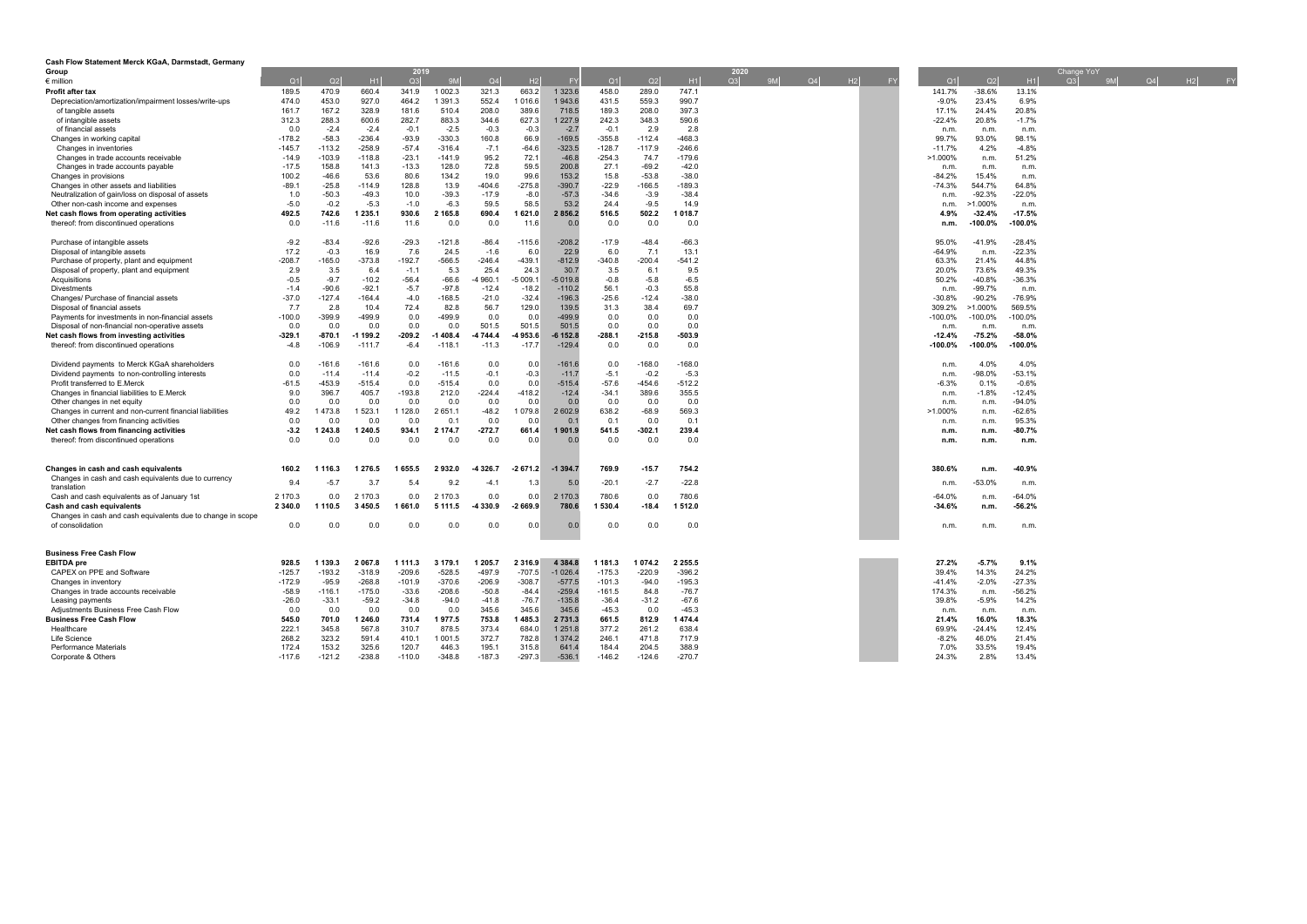| Balance Sheet Merck KGaA, Darmstadt, Germany                        |                   |                    |                   |                      |                  |                   |                                                                                                                                                                                                                                                                                                                     |              |                         |              |                |              |                         |               |
|---------------------------------------------------------------------|-------------------|--------------------|-------------------|----------------------|------------------|-------------------|---------------------------------------------------------------------------------------------------------------------------------------------------------------------------------------------------------------------------------------------------------------------------------------------------------------------|--------------|-------------------------|--------------|----------------|--------------|-------------------------|---------------|
| Group                                                               |                   | 2019               |                   |                      |                  | 2020              |                                                                                                                                                                                                                                                                                                                     |              | <b>Shares of Totals</b> |              |                |              | <b>Shares of Totals</b> |               |
| $\epsilon$ million                                                  | 31.Mar            | 30.Jun             | 30.Sep            | 31. Dez              | 31.Mar           | 30.Jun            | 30.Sep<br>31.Dec                                                                                                                                                                                                                                                                                                    | 31.Mar       | 30.Jun                  |              | 30.Sep 31. Dez | 31.Mar       | 30.Jun                  | 30.Sep 31.Dec |
| <b>Current assets</b>                                               | 10 512.5          | 11 693.9           | 13 517.6          | 9 003.3              | 10 012.8         | 9726.2            |                                                                                                                                                                                                                                                                                                                     | 27.2%        | 29.6%                   | 32.1%        | 20.6%          | 22.4%        | 22.2%                   |               |
| Cash and cash equivalents                                           | 2 3 3 9.6         | 3 4 5 0.5          | 5 111.5           | 780.6                | 1 530.4          | 1512.0            |                                                                                                                                                                                                                                                                                                                     | 6.0%         | 8.7%                    | 12.2%        | 1.8%           | 3.4%         | 3.5%                    |               |
| Other current financial assets                                      | 64.5              | 153.7              | 275.5             | 57.1                 | 81.0             | 32.0              |                                                                                                                                                                                                                                                                                                                     | 0.2%         | 0.4%                    | 0.7%         | 0.1%           | 0.2%         | 0.1%                    |               |
| Trade and other current receivables                                 | 3 6 1 6.1         | 3 4 6 7 . 8        | 3 4 3 9.9         | 3 487.6              | 3 689.8          | 3 508.9           |                                                                                                                                                                                                                                                                                                                     | 9.3%         | 8.8%                    | 8.2%         | 8.0%           | 8.2%         | 8.0%                    |               |
| Inventories                                                         | 2 9 3 7.2<br>42.4 | 3 0 3 3 . 1        | 3 1 3 4 .9        | 3 3 4 1 . 8<br>156.1 | 3 4 4 3 . 1      | 3 537.1<br>92.5   |                                                                                                                                                                                                                                                                                                                     | 7.6%<br>0.1% | 7.7%<br>0.2%            | 7.5%<br>0.2% | 7.6%<br>0.4%   | 7.7%<br>0.2% | 8.1%<br>0.2%            |               |
| Contract assets                                                     |                   | 71.6               | 68.5              |                      | 84.7             |                   |                                                                                                                                                                                                                                                                                                                     |              |                         |              |                |              |                         |               |
| Other current non-financial assets                                  | 1 0 8 3 . 9       | 1 2 1 2.8<br>304.5 | 1 1 6 2.5         | 591.1<br>589.1       | 552.9<br>630.9   | 585.4<br>458.2    |                                                                                                                                                                                                                                                                                                                     | 2.8%<br>1.1% | 3.1%<br>0.8%            | 2.8%<br>0.8% | 1.3%<br>1.3%   | 1.2%<br>1.4% | 1.3%<br>1.0%            |               |
| Income tax receivables<br>Assets held for sale                      | 428.9<br>0.0      | 0.0                | 324.7<br>0.0      | 0.0                  | 0.0              | 0.0               |                                                                                                                                                                                                                                                                                                                     | 0.0%         | 0.0%                    | 0.0%         | 0.0%           | 0.0%         | 0.0%                    |               |
| <b>Non-current assets</b>                                           | 28 204.4          | 27 874.0           | 28 549.9          | 34 807.7             | 34 730.4         | 34 095.5          |                                                                                                                                                                                                                                                                                                                     | 72.8%        | 70.4%                   | 67.9%        | 79.4%          | 77.6%        | 77.8%                   |               |
| Goodwill                                                            | 13 966.1          | 13 840.8           | 14 309.4          | 17 141.4             | 17 375.9         | 17 118.0          |                                                                                                                                                                                                                                                                                                                     | 36.1%        | 35.0%                   | 34.0%        | 39.1%          | 38.8%        | 39.1%                   |               |
| Intangible assets other than goodwill                               | 7 0 5 1 . 6       | 6769.8             | 6730.4            | 9 174.6              | 9 0 8 9 . 3      | 8 6 6 4.1         |                                                                                                                                                                                                                                                                                                                     | 18.2%        | 17.1%                   | 16.0%        | 20.9%          | 20.3%        | 19.8%                   |               |
| Property, plant and equipment                                       | 5 290.8           | 5 2 5 0.7          | 5 376.3           | 6 213.3              | 6 110.4          | 6 0 67.3          |                                                                                                                                                                                                                                                                                                                     | 13.7%        | 13.3%                   | 12.8%        | 14.2%          | 13.7%        | 13.8%                   |               |
| Investments at equity                                               | 0.0               | 0.0                | 0.0               | 0.0                  | 0.0              | 0.0               |                                                                                                                                                                                                                                                                                                                     | 0.0%         | 0.0%                    | 0.0%         | $0.0\%$        | 0.0%         | 0.0%                    |               |
| Other non-current financial assets                                  | 595.1             | 656.7              | 641.1             | 738.3                | 692.0            | 673.5             |                                                                                                                                                                                                                                                                                                                     | 1.5%         | 1.7%                    | 1.5%         | 1.7%           | 1.5%         | 1.5%                    |               |
| Other non-current receivables                                       | 14.1              | 13.3               | 14.3              | 22.3                 | 21.4             | 20.6              |                                                                                                                                                                                                                                                                                                                     | 0.0%         | 0.0%                    | 0.0%         | 0.1%           | 0.0%         | 0.0%                    |               |
| Other non-current non-financial assets                              | 81.4              | 87.8               | 89.4              | 96.6                 | 93.7             | 90.1              |                                                                                                                                                                                                                                                                                                                     | 0.2%         | 0.2%                    | 0.2%         | 0.2%           | 0.2%         | 0.2%                    |               |
| Deferred tax assets                                                 | 1 205.3           | 1 2 5 4 .9         | 1 3 8 9 . 0       | 1421.2               | 1 347.6          | 1461.9            |                                                                                                                                                                                                                                                                                                                     | 3.1%         | 3.2%                    | 3.3%         | 3.2%           | 3.0%         | 3.3%                    |               |
| <b>Total assets</b>                                                 | 38 716.8          | 39 567.9           | 42 067.4          | 43 811.0             | 44 743.2         | 43 821.7          |                                                                                                                                                                                                                                                                                                                     | 100.0%       | 100.0%                  | 100.0%       | 100.0%         | 100.0%       | 100.0%                  |               |
| <b>Current liabilities</b>                                          | 11 194.4          | 10 494.3           | 9 655.1           | 11 841.6             | 10 764.3         | 10 079.8          |                                                                                                                                                                                                                                                                                                                     | 28.9%        | 26.5%                   | 23.0%        | 27.0%          | 24.1%        | 23.0%                   |               |
| Current financial debt                                              | 4 4 4 2.8         | 4 9 3 2.9          | 3 9 3 0 . 3       | 4 5 5 0.4            | 3716.7           | 4 0 0 8.9         |                                                                                                                                                                                                                                                                                                                     | 11.5%        | 12.5%                   | 9.3%         | 10.4%          | 8.3%         | 9.1%                    |               |
| Trade and other current payables                                    | 1 632.8           | 1 7 3 7 .0         | 1736.3            | 2 0 5 3.8            | 1 807.4          | 1763.7            |                                                                                                                                                                                                                                                                                                                     | 4.2%         | 4.4%                    | 4.1%         | 4.7%           | 4.0%         | 4.0%                    |               |
| <b>Refund liabilities</b>                                           | 541.3             | 564.8              | 587.4             | 564.6                | 626.1            | 596.8             |                                                                                                                                                                                                                                                                                                                     | 1.4%         | 1.4%                    | 1.4%         | 1.3%           | 1.4%         | 1.4%                    |               |
| Other current financial liabilities                                 | 1 3 8 4 . 6       | 543.2              | 629.9             | 1 1 2 6.5            | 1 0 2 1 .4       | 408.5             |                                                                                                                                                                                                                                                                                                                     | 3.6%         | 1.4%                    | 1.5%         | 2.6%           | 2.3%         | 0.9%                    |               |
| Other current non-financial liabilities                             | 1 3 2 2.9         | 1 0 64.8           | 1 0 9 9.5         | 1 211.2              | 1 2 2 5 . 5      | 1 1 2 1 . 8       |                                                                                                                                                                                                                                                                                                                     | 3.4%         | 2.7%                    | 2.6%         | 2.8%           | 2.7%         | 2.6%                    |               |
| Income tax liabilities                                              | 1 279.4           | 1 106.7            | 1 1 2 6.4         | 1401.9               | 1463.0           | 1 3 1 9 . 3       |                                                                                                                                                                                                                                                                                                                     | 3.3%         | 2.8%                    | 2.7%         | 3.2%           | 3.3%         | 3.0%                    |               |
| <b>Current provisions</b>                                           | 494.3             | 482.8              | 451.8             | 823.3                | 822.0            | 781.0             |                                                                                                                                                                                                                                                                                                                     | 1.3%         | 1.2%                    | 1.1%         | 1.9%           | 1.8%         | 1.8%                    |               |
| Current employee benefit provisions                                 | 96.2              | 62.1               | 93.4              | 109.9                | 82.1             | 79.8              |                                                                                                                                                                                                                                                                                                                     | 0.2%         | 0.2%                    | 0.2%         | 0.3%           | 0.2%         | 0.2%                    |               |
| Liabilities included in disposal groups classified as held for sale | 0.0               | 0.0                | 0.0               | 0.0                  | 0.0              | 0.0               |                                                                                                                                                                                                                                                                                                                     | $0.0\%$      | 0.0%                    | 0.0%         | 0.0%           | 0.0%         | 0.0%                    |               |
| Non-current liabilities                                             | 9 846.7           | 11 499.4           | 14 230.1          | 14 055.6             | 15 378.6         | 15 716.0          |                                                                                                                                                                                                                                                                                                                     | 25.4%        | 29.1%                   | 33.8%        | 32.1%          | 34.4%        | 35.9%                   |               |
| Non-current financial debt                                          | 5 047.2           | 6497.2             | 8 6 1 4.2         | 8 643.8              | 10 136.6         | 10 080.8          |                                                                                                                                                                                                                                                                                                                     | 13.0%        | 16.4%                   | 20.5%        | 19.7%          | 22.7%        | 23.0%                   |               |
| Other non-current financial liabilities                             | 36.5              | 34.2               | 32.8              | 43.4                 | 44.1             | 53.8              |                                                                                                                                                                                                                                                                                                                     | 0.1%         | 0.1%                    | 0.1%         | 0.1%           | 0.1%         | 0.1%                    |               |
| Other non-current non-financial liabilities                         | 225.7             | 225.6              | 225.4             | 93.2                 | 90.1             | 89.0              |                                                                                                                                                                                                                                                                                                                     | 0.6%         | 0.6%                    | 0.5%         | 0.2%           | 0.2%         | 0.2%                    |               |
| Non-current provisions                                              | 630.1<br>2 688.8  | 632.4<br>2 947.4   | 656.4             | 253.7<br>3 193.5     | 252.3<br>3 060.5 | 254.6<br>3 5 24.6 |                                                                                                                                                                                                                                                                                                                     | 1.6%<br>6.9% | 1.6%<br>7.4%            | 1.6%<br>8.4% | 0.6%<br>7.3%   | 0.6%<br>6.8% | 0.6%<br>8.0%            |               |
| Non-current employee benefit provisions<br>Deferred tax liabilities | 1 2 1 8 . 3       | 1 1 6 2 . 5        | 3518.1<br>1 183.2 | 1828.0               | 1 7 9 5.1        | 1 7 1 3.2         |                                                                                                                                                                                                                                                                                                                     | 3.1%         | 2.9%                    | 2.8%         | 4.2%           | 4.0%         | 3.9%                    |               |
| Net equity                                                          | 17 675.8          | 17 574.3           | 18 182.3          | 17913.8              | 18 600.2         | 18 0 25.9         |                                                                                                                                                                                                                                                                                                                     | 45.7%        | 44.4%                   | 43.2%        | 40.9%          | 41.6%        | 41.1%                   |               |
| Equity capital                                                      | 565.2             | 565.2              | 565.2             | 565.2                | 565.2            | 565.2             |                                                                                                                                                                                                                                                                                                                     | 1.5%         | 1.4%                    | 1.3%         | 1.3%           | 1.3%         | 1.3%                    |               |
| Capital reserves                                                    | 3813.7            | 3813.7             | 3813.7            | 3813.7               | 3813.7           | 3813.7            |                                                                                                                                                                                                                                                                                                                     | 9.9%         | 9.6%                    | 9.1%         | 8.7%           | 8.5%         | 8.7%                    |               |
| Retained earnings                                                   | 11 294.2          | 11 410.2           | 12 018.5          | 11 507.0             | 11977.5          | 11 753.2          |                                                                                                                                                                                                                                                                                                                     | 29.2%        | 28.8%                   | 28.6%        | 26.3%          | 26.8%        | 26.8%                   |               |
| Gain/losses recognized immediately in equity                        | 1967.3            | 1761.0             | 1761.0            | 1979.6               | 2 199.9          | 1850.0            |                                                                                                                                                                                                                                                                                                                     | 5.1%         | 4.5%                    | 4.2%         | 4.5%           | 4.9%         | 4.2%                    |               |
| Non-controlling interest                                            | 35.4              | 24.1               | 23.8              | 48.3                 | 43.9             | 43.8              |                                                                                                                                                                                                                                                                                                                     | 0.1%         | 0.1%                    | 0.1%         | 0.1%           | 0.1%         | 0.1%                    |               |
| Total liabilities and stockholders' equity                          | 38 716.8          | 39 567.9           | 42 067.4          | 43 811.0             | 44 743.2         | 43 821.7          |                                                                                                                                                                                                                                                                                                                     | 100.0%       | 100.0%                  | 100.0%       | 100.0%         | 100.0%       | 100.0%                  |               |
|                                                                     |                   | 2018               |                   |                      | 2019             |                   |                                                                                                                                                                                                                                                                                                                     |              | <b>Shares of Totals</b> |              |                |              | <b>Shares of Totals</b> |               |
|                                                                     | $0.131 \pm 0.02$  |                    |                   |                      |                  |                   | $\frac{1}{2}$ $\frac{1}{2}$ $\frac{1}{2}$ $\frac{1}{2}$ $\frac{1}{2}$ $\frac{1}{2}$ $\frac{1}{2}$ $\frac{1}{2}$ $\frac{1}{2}$ $\frac{1}{2}$ $\frac{1}{2}$ $\frac{1}{2}$ $\frac{1}{2}$ $\frac{1}{2}$ $\frac{1}{2}$ $\frac{1}{2}$ $\frac{1}{2}$ $\frac{1}{2}$ $\frac{1}{2}$ $\frac{1}{2}$ $\frac{1}{2}$ $\frac{1}{2}$ |              |                         |              |                |              |                         |               |

|                    | тишк<br>ZU 19. |        |  |  |                           |                                                        |  |       |                                                          | Shares of Totals |                                   |             | Shares of Totals |  |
|--------------------|----------------|--------|--|--|---------------------------|--------------------------------------------------------|--|-------|----------------------------------------------------------|------------------|-----------------------------------|-------------|------------------|--|
|                    |                |        |  |  |                           | 30.Jun  30.Sep  31.Dez  31.Mar  30.Jun  30.Sep  31.Dec |  |       | 31.Mar 30.Jun 30.Sep 31. Dez 31.Mar 30.Jun 30.Sep 31.Dec |                  |                                   |             |                  |  |
| Financial debt     | 9 490.0        |        |  |  |                           | 14 089.7                                               |  | 24.5% | 28.9%                                                    |                  | 29.8% 30.1%                       | 31.0% 32.2% |                  |  |
| Net financial debt |                | 7829.4 |  |  | 7 320.0 12 363.2 12 284.6 | 12 560.2                                               |  | 18.3% |                                                          |                  | 19.8%  17.4%  28.2%  27.5%  28.7% |             |                  |  |